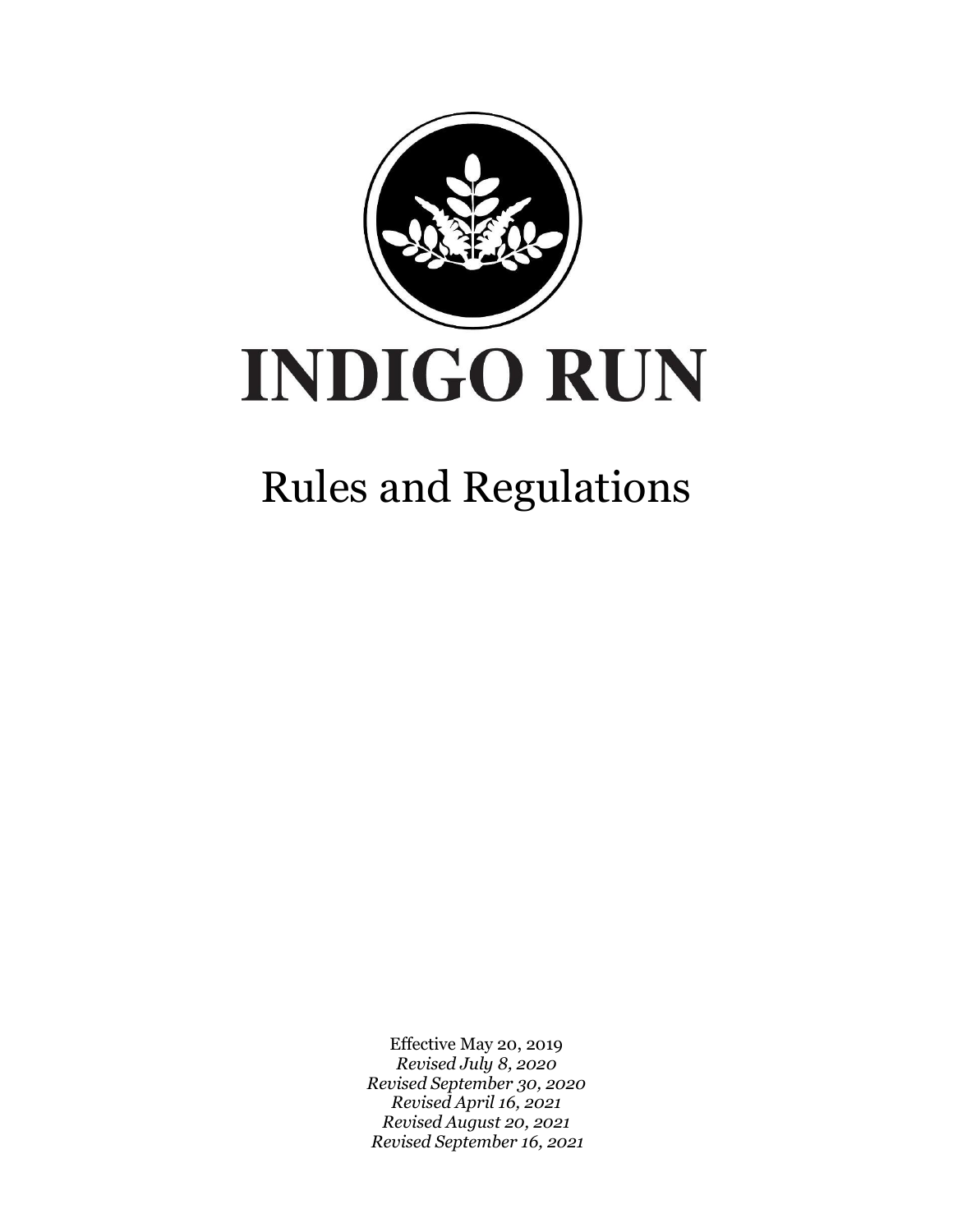

# Rules, Regulations & Enforcement

# Table of Contents

| I.                                           | Preface                                                                                                                                                                                                                                   | Pg.1           |
|----------------------------------------------|-------------------------------------------------------------------------------------------------------------------------------------------------------------------------------------------------------------------------------------------|----------------|
| II.                                          | Definitions                                                                                                                                                                                                                               | Pg. 2          |
| III.                                         | <b>Property Rights Rules</b>                                                                                                                                                                                                              | Pg.3           |
| 1.<br>2.<br>3.<br>4.<br>5.<br>6.<br>7.       | <b>Community Access</b><br>Occupancy of Dwelling/Leases<br>Contractors Hours – Hours of Operation/Licensing<br>Motorized Recreation Vehicles and Bicycles<br><b>Recreational Facilities</b><br><b>Common Areas</b><br>Under Age 18 Curfew |                |
| IV.                                          | <b>Property Maintenance Rules</b>                                                                                                                                                                                                         | Pg. $8$        |
| 1.                                           | <b>Maintenance of Property</b>                                                                                                                                                                                                            |                |
| V.                                           | <b>Architectural/Improvement Rules</b>                                                                                                                                                                                                    | Pg.9           |
| 1.<br>2.                                     | Architectural Review Board Property Improvement Approvals<br>ARB Property Improvement Progress and Completion Inspections                                                                                                                 |                |
| VI.                                          | <b>Use Restriction Rules</b>                                                                                                                                                                                                              | $\gamma$ g. 10 |
| 1.<br>2.<br>3.<br>4.<br>5.<br>6.<br>7.<br>8. | Signs<br><b>Outdoor Play Equipment and Toys</b><br>Hot Tubs/Spas<br>Mail Boxes and House Numbers<br>Fencing and Outdoor Features<br>Parking<br>Flags<br>Home Businesses and Garage/Yard Sales                                             |                |
| VII.                                         | <b>Activities and Motor Vehicle Rules</b>                                                                                                                                                                                                 | Pg. 14         |
| 1.<br>2.<br>3.<br>4.<br>5.                   | Animal Control and Fishing<br>Solicitation<br><b>Weapons and Fireworks</b><br><b>Nuisances</b><br>Noise and Lighting                                                                                                                      |                |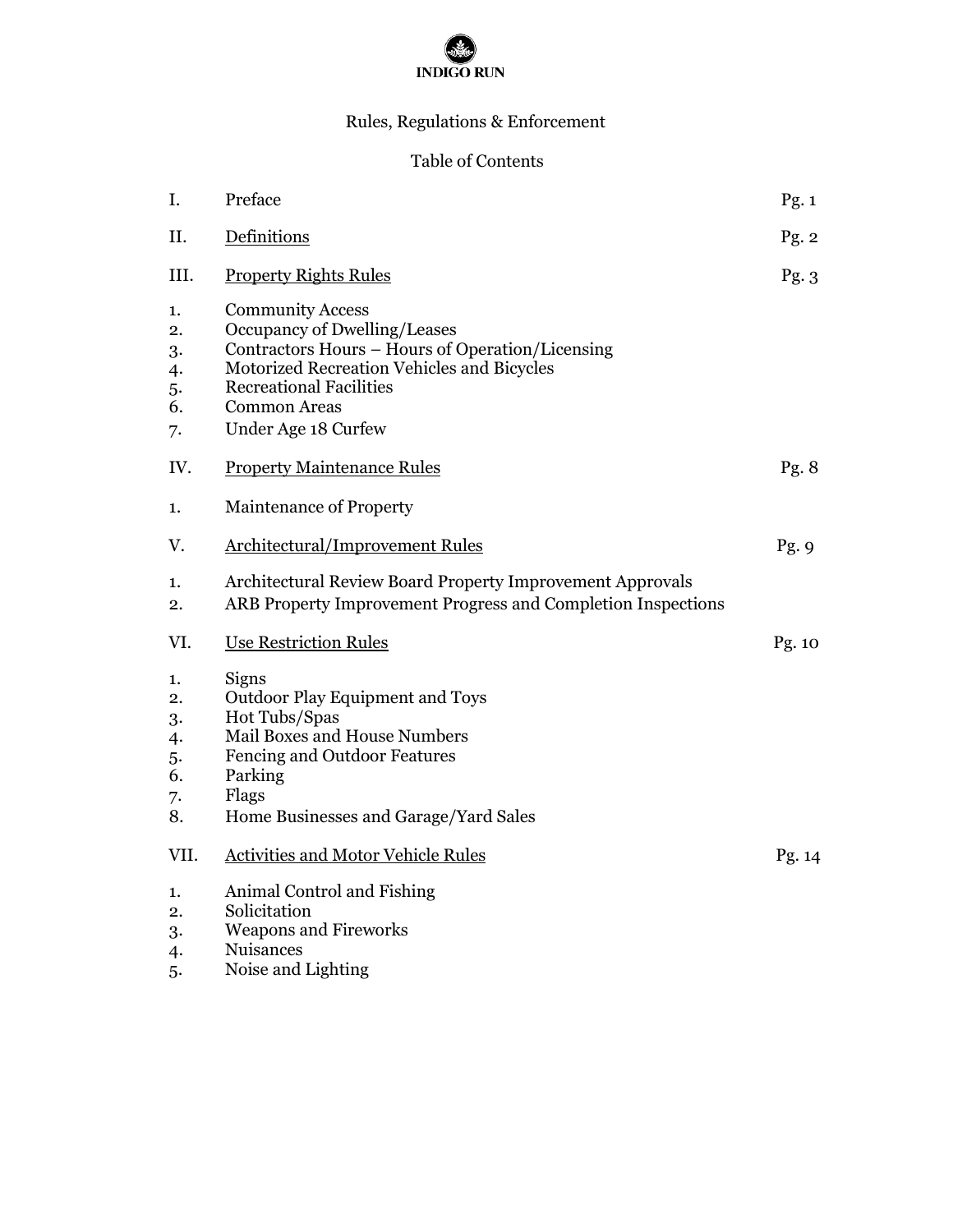| 6.<br>7.<br>8.<br>9. | <b>Transmitters</b><br>Digital Sign and Distribution Box Communication<br><b>Motor Vehicle Violations</b><br>Contractor Requirements/Guidelines |                 |
|----------------------|-------------------------------------------------------------------------------------------------------------------------------------------------|-----------------|
| VIII.                | Procedure for Violation Notices and Appeal Process                                                                                              | Pg. $19$        |
| IX.                  | Fine Schedule                                                                                                                                   | $\text{Pg. }22$ |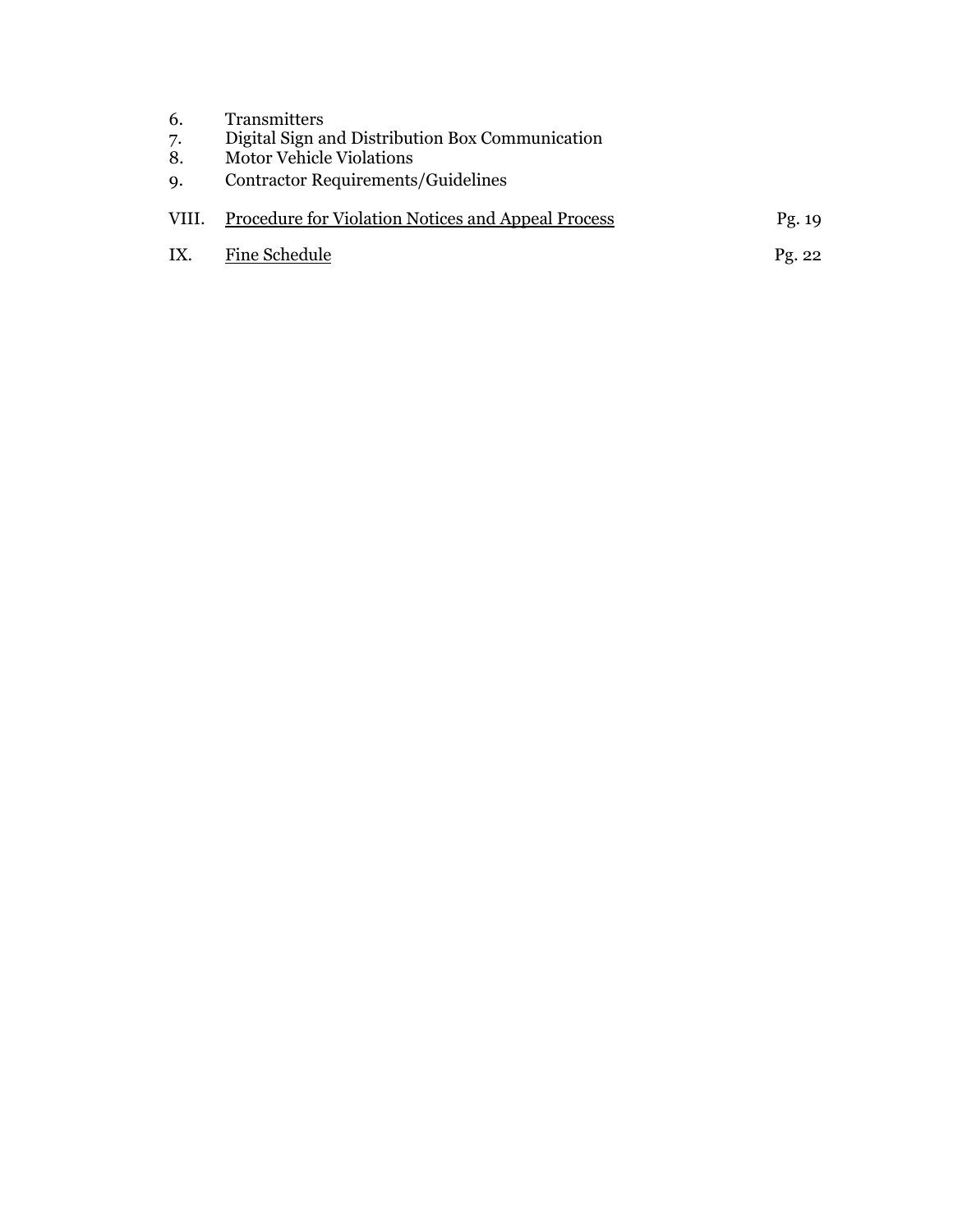#### **I. Preface**

These Indigo Run Community Owners Association, Inc. ("IRCOA") Rules and Regulations ("Rules") are promulgated pursuant to Article XII of the Amended and Restated Declaration of Covenants, Conditions, and Restrictions of the Indigo Run Community Owners Association, Inc. (the "Restated Declaration"). Except where expressly excluded by the Covenants, these Rules are applicable to all Owners, residents, lessees, guests, invitees, and contractors. In addition, the Owners, residents and lessees at all times are responsible for their guests, invitees, and contractors complying with these Rules. Further, wherever these Rules refer to other Rules or Guidelines of IRCOA, including the Architectural Review Board ("ARB") Architectural Design Guidelines, such Rules and Guidelines shall be deemed to be part of these Rules as if fully stated herein. In the event any part of these Rules is deemed to be illegal or inconsistent with the Restated Declaration, only such part shall be rendered invalid and all other portions or sections shall continue in full force andeffect.

Please be advised that under Article 13.02 of the Restated Declaration, failure to comply with these Rules can result in various degrees of sanctions, ranging from written warnings, fines, penalties, liens, state citations, up to loss of IRCOA membership privileges. In addition, certain continuing violations may be treated, each day, as a new violation resulting in additional penalties. The IRCOA office should be contacted if there are any questions about these Rules.

The *vision* of the Indigo Run Community, its Board of Directors, its members and its neighborhoods is to provide a residential community which offers an exceptional quality of life.

The *mission* of the IRCOA is to govern its diverse neighborhoods with honesty, integrity and respect to nurture and foster development of one inclusive community in a fiscally responsible way.

These Rules for the IRCOA provide consistent standards upon which Owners and guests can rely. They reflect the best current standards of the community. Circumstances will continue to change and evolve, and these Rules will change accordingly upon adoption by the Board of Directors and after being properly recorded with Beaufort County. Wherever there is a conflict between a Rule and a covenant, condition or restriction of the IRCOA Restated Declaration, the Restated Declaration will prevail. Within the rules you will find words or phrases capitalized within the body of a sentence. This indicates that the work or phrase capitalized is further defined in the Declaration.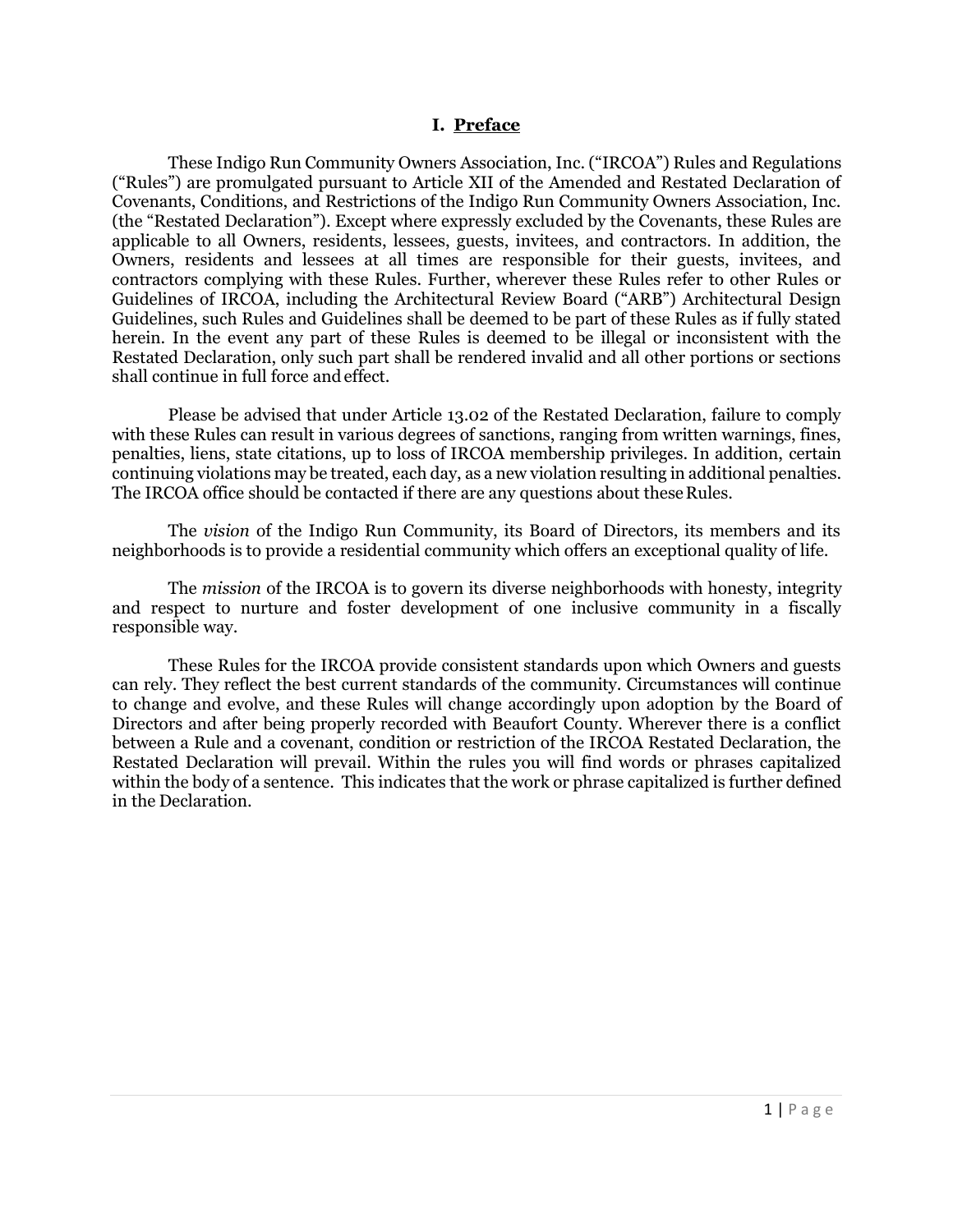#### **II. Definitions**

"ARB" shall mean and refer to the Architectural Review Board of the IRCOA.

"Board of Directors" or "Board" shall mean and refer to the Board of Directors of the IRCOA, which is the governing body of the IRCOA.

"Common Area(s)" shall mean and refer to all real and personal property owned by the Association. Such real property may include but shall not be limited to roads, driveways, walkways, rights-of- ways, open spaces (landscaped and natural), lagoons, recreational areas and such other common areas which have been or may be designated as constituting Common Areas within the Property, together with such improvements thereon as may be necessary for the maintenance and upkeepof such areas.

"Development" shall mean and refer to the Property and all improvements located or constructed thereon.

"Domestic Worker(s)" shall mean any person providing services to a resident that is not a licensed business or corporation.

"Dwelling(s)" shall mean and refer to any improved property intended for use as a single-family detached dwelling or as a townhouse or condominium unit whether detached or attached, located within the Development.

"Lot(s)" shall mean and refer to any unimproved portion of the Property upon which it is intended that a single Dwelling shall be constructed.

"Neighborhood(s)" shall mean and refer to a group of Lots or Dwellings, or both, designated as a separate Neighborhood pursuant to Section 8.04 herein for the purpose of sharing Limited Common Areas, owning common property not deemed as Common Areas and/or receiving other benefits or services from the Association which are not provided to all Lots and Dwellings. The existing properties considered to be Neighborhoods presently include Golden Bear, The Golf Club Community, River Club, Broad Pointe, The Owners Club, and the Berwick Green communities.

"Non-Resident" shall mean any guests, contractors or other persons not residing in Indigo Run as an Owner/Occupant or lessee pursuant to an IRCOA approved lease agreement.

"Occupant(s)" shall mean and refer to any person, including, without limitation, any Owner or any guest, invitee, lessee, tenant, or family member of an Owner, occupying or otherwise using a Dwelling within the Development.

"Owner(s)" shall mean and refer to one or more persons who or which own fee simple title to any Lot or Dwelling or Recreational Facility excluding, however, those persons having such an interest under a Mortgage.

"Property" shall mean and refer to those tracts or parcels of land described in **Exhibit "A"** of the Amended and Restated Declaration of Covenants, Conditions and Restrictions of the Indigo Run

Community Owners Association Inc., together with all improvements thereon.

"Recreational Facilities" shall mean The Golden Bear Golf Club and related facilities, The Golf Club at Indigo Run and related facilities and the IRAC Portion of Sunningdale Park.

"Resident(s)" shall mean and refer to one or more persons who may be an Owner, lessee, tenant or family member of an Owner, occupying or otherwise using a Dwelling within the Development.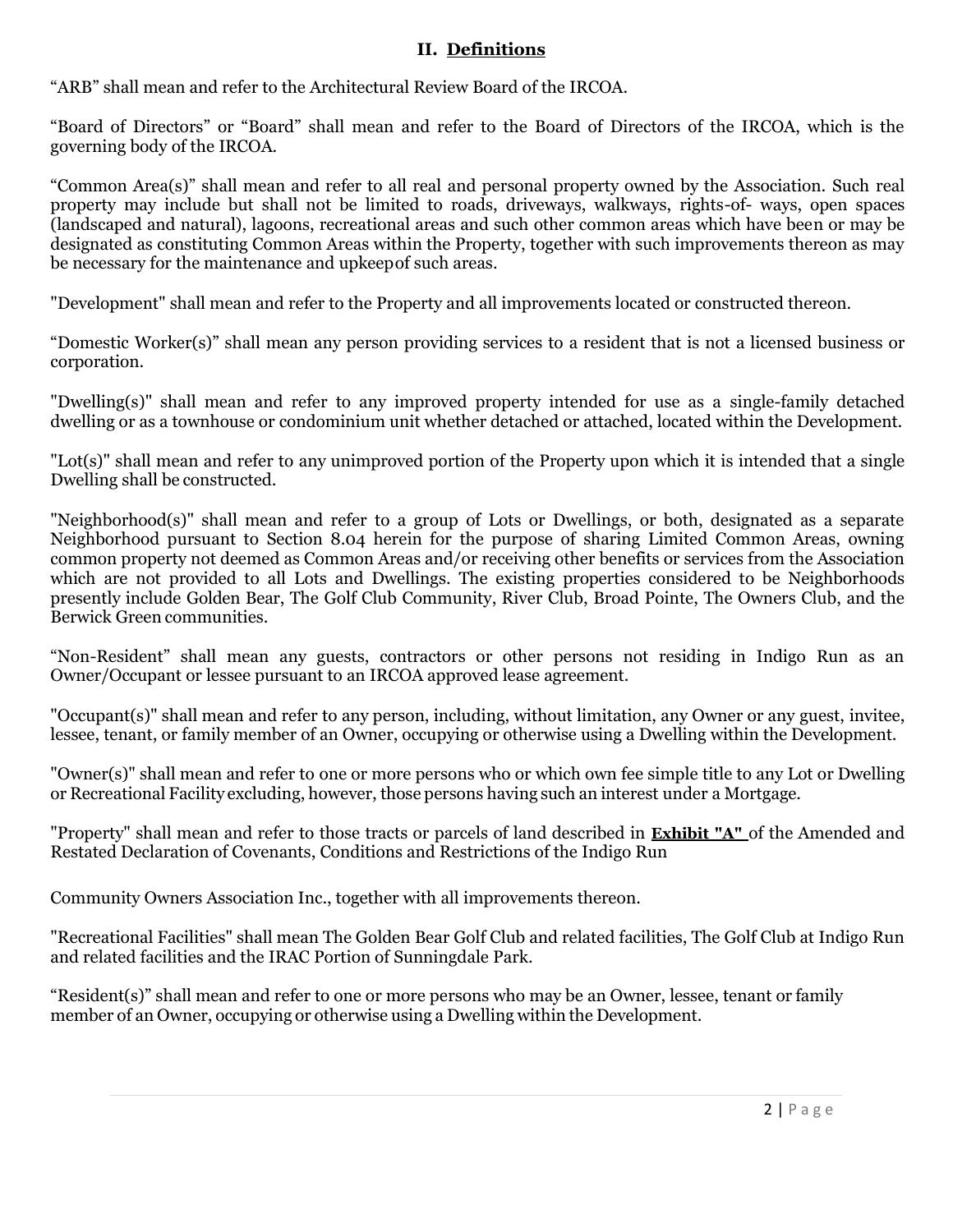## **III. Property Rights Rules**

#### 1. Community Access

- A. The roadways of Indigo Run are private. Residents must contact Security to request a pass for guests and visitors. Non-residents may be issued one-day passes for limited access to recreational facilities (Golden Bear Golf Club, The Golf Club and Sunningdale Swim and Tennis Club) or for other authorized functions without being sponsored by a resident.
- B. The only authorized entrances to Indigo Run are the gates where security guards are posted and/or where electronically controlled gates and cameras have been installed.
- C. IRCOA reserves the right to limit or deny admission to any person or vehicle when such access is not considered in the best interest of Owners and Residents. All Owners shall be afforded unrestricted access to their Lots and Dwellings unless prohibited by an outstanding court ordered legal document.
- D. Every driver requesting entry into or operating a motor vehicle within Indigo Run shall have in his/her possession a current valid driver's license, a current vehicle registration card and proof of current vehicle insurance as required by state law. Vehicles operating within Indigo Run shall be equipped with a muffler in good working order and in constant operation to prevent excessive or unusual noise and annoying smoke.
- E. All motor vehicles entering Indigo Run and using the roadways will be required to display a vehicle decal or gate pass issued by Security, as described in Paragraph R. Decals and passes to enter Indigo Run serve only to identify the vehicles. Security may request the drivers to produce the documentation as required in paragraphD.
- F. While in Indigo Run, all Residents, guests and visitors will be required to adhere to generally accepted standards of good conduct. Improper conduct may result in the guest or visitor being removed from Indigo Run by Security and/or the Beaufort County Sheriff.
- G. In the event of a material infraction of these Rules or state and local laws resulting in the citation of a guest or visitor and with the concurrence of IRCOA Board of Directors, access to Indigo Run may be denied or regulated by requiring the host of such guests to accompany them at all times while within Indigo Run. The host of said guests shall also state in writing that he or she will accept full responsibility for any and all actions of the guests. Any such regulated guests found not accompanied by a host may be charged with trespassing and may be denied future access.
- H. Residents utilizing a temporary vehicle, such as a rental car or truck, must obtain a pass for the duration of the use of the temporaryvehicle.
- I. Any contractor, sub-contractor, vendor, landscaper, service technician or individual who provides or performs a service within the Property for which a fee is charged is required to purchase either an Annual Decal or a Daily Work Permit. Exceptions or additional restrictions may apply in certain Neighborhoods. Please refer to the governing documents of the respective Neighborhoods.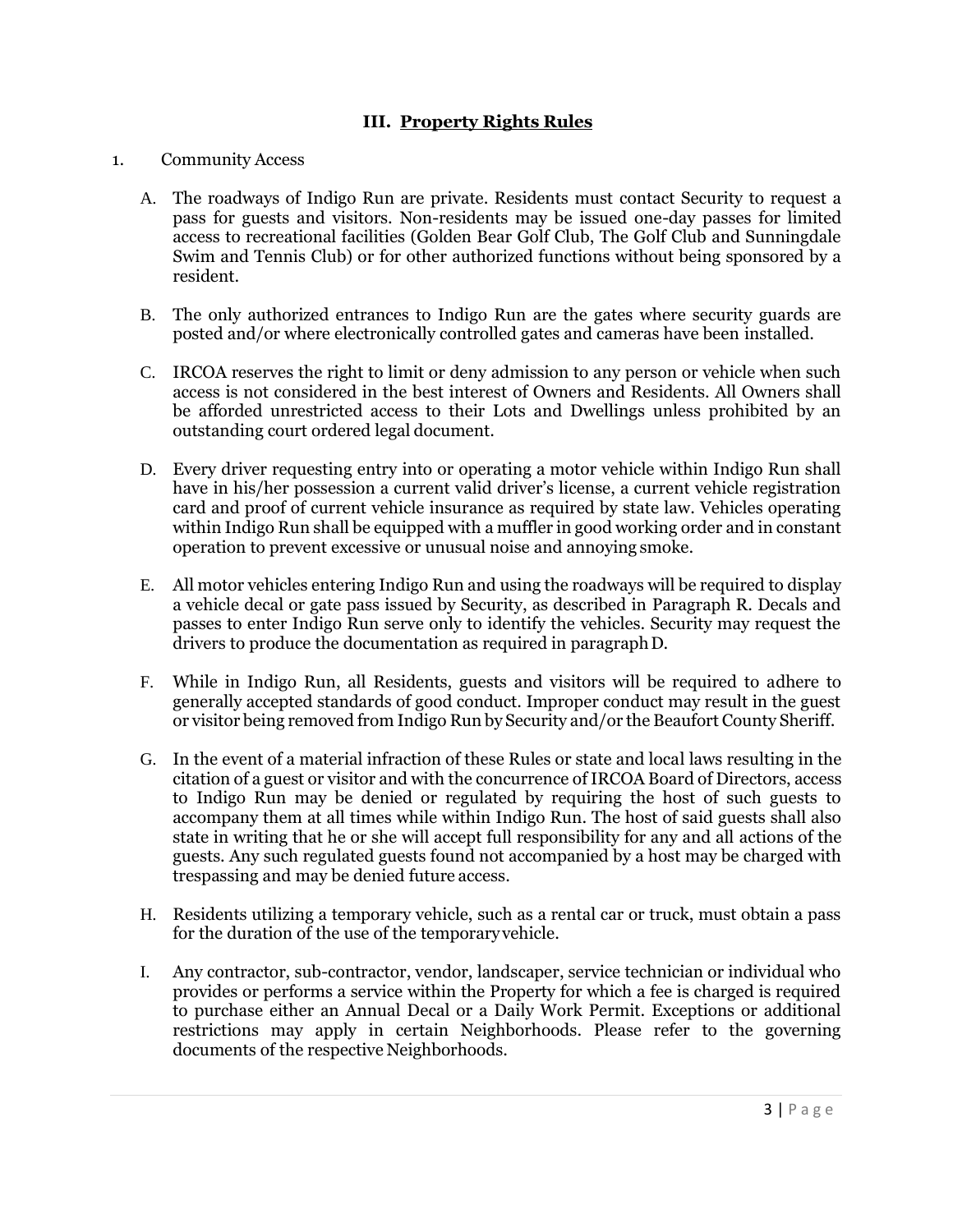- J. When contractors first apply for an Annual Decal or a Daily Work Permit, they must show a valid driver's license (a SC driver's license is preferred), a valid vehicle registration card and a valid insurance card. Information from these documents must match to the driver's license.
- K. Commercial vehicles are defined as those which have lettering and/or other evidence of commercial use, such as racks, ladders, tools or materials.
- L. Certain commercial vehicles, including mail carriers, school buses and newspaper deliverers, are exempt from decal requirements.
- M. Residents may not request guest passes for contractors performing work on their Lot or Dwelling.
- N. Contractors quoting estimates for prospective jobs are authorized only one free daily pass for each estimate per contractor per Owner.
- O. A self-employed individual(s) performing in-house cleaning or personal service tasks and who is not a licensed business or corporation must obtain a gate access pass upon providing the same driving documentation that a contractor must provide. Passes may only be acquired when a Resident submits a completed application for a work permit for the individual(s) performing the work in their Dwelling and will be required to pay a fee. The fee will be charged annually. By signing the application, the Resident is taking responsibility for the Domestic Worker(s). [Residents may amend the names on the permit as needed, at no additional cost.]

Domestic Worker gate access passes will be issued on a month-to-month basis. Renewals must be obtained by the Domestic Worker at the Security office without additional cost. If the Domestic Worker is terminated, the Resident is to notify Security so that the work permit can be withdrawn, and the gate access pass deactivated. Domestic Workers must work inside of the home.

- P. Individuals performing home healthcare services, whether employed by a business or self-employed, must obtain a Domestic Worker gate access pass upon providing the same driving documentation that a contractor must provide. Passes may be acquired when a Resident submits a completed application for a work permit for the individual(s) performing the service in their residence and will be required to pay a fee. The fee will be charged annually. By signing the application, the Resident is taking responsibility for the home healthcare service worker. [Residents may amend the names on the permit as needed, at no additional cost.]
- Q. Emergency vehicles will be allowed entry. In case of an emergency, call 911 first and then call Security at 843-689-9339.
- R. A gate pass for a minor (anyone under the age of 18) must be called in by a parent of the residence where the minor is going to be. The calling parent will be asked to provide the phone number of the residence where the minor will be located once she/he enters Indigo Run.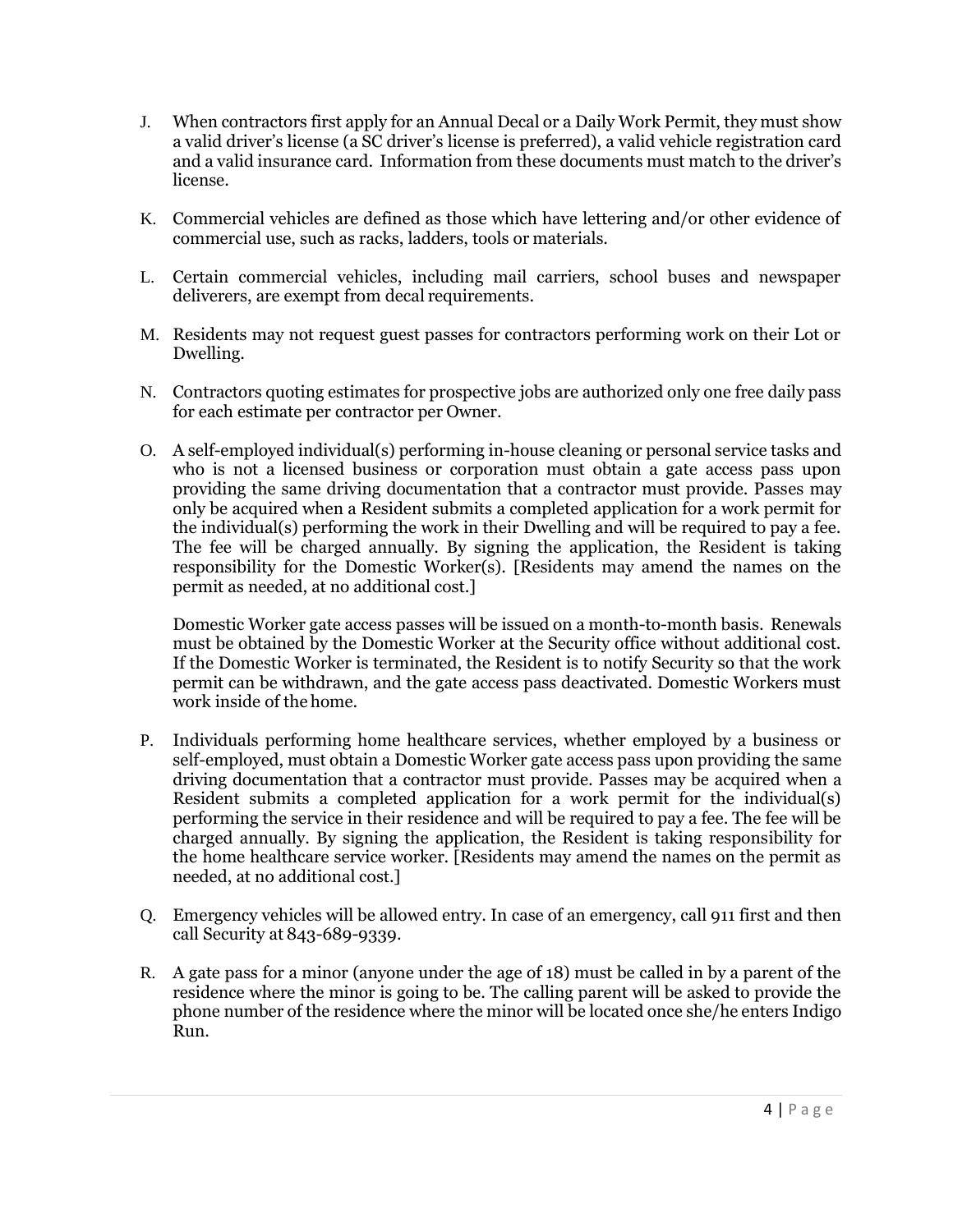- S. Real estate agents will be granted unrestricted access during the hours of 7 AM to 7 PM seven (7) days a week. At all other times, the agents are required to have appointment(s) with a Resident(s) as evidenced by guest passes from Security that have been requested by the Resident(s) or the listing agent. Owners acting as agents (sales-by- owners) must accompany the customers/clients at all times while working within the community. Customers/clients are not permitted unescorted re-entry.
- T. Access through the front gate on Indigo Run Drive is encouraged in order to present a full experience of entering Indigo Run. Real estate agents without an appropriate hang tag must access initially through the front gate. If access to The Golf Club, River Club and Broad Pointe is required, it must be declared at the time of initial entry. Real estate agents will be instructed to contact Security from the appropriate pedestal intercom for access to these communities. Return access through the Colonial/Marshland Road gate will only be with display of a valid pass visible to the security camera. Initial access through the Colonial/Marshland Road gate is prohibited. Once a real estate agent receives a monthly hang tag, he/she will have access through both the front and Colonial/Marshland Road gate with this tag. Open houses need to be scheduled through the IRCOA staff by the Tuesday prior to the event. Procedures permitting visitor access to these events are available through Security. Security reserves the right to deny theserequests.

## *Violations of Community Access Rules are a Category 1 offense.*

- 2. Occupancy of Dwelling/Leases
	- A. No Occupant shall be permitted to occupy a Dwelling, on a temporary or permanent basis, until the Dwelling has been completed according to the ARB approved plans and specifications, a Certificate of Occupancy has been issued by the Town of Hilton Head Island and an occupancy approval has been obtained from the ARB or their authorized representative. All landscaping of the Dwelling shall be completed within (90) days of the occupancy of the Dwelling unless a written exception is obtained from theARB.
	- B. Prior to the lease commencement date, any Owner who leases his/her Dwelling must supply a copy of the lease agreement to the IRCOA office. The lease must be for a minimum of six (6) months in duration and contain language obligating the Occupant to comply with all IRCOA Rules and Covenants. Lessees receive a temporary pass until decal(s) are issued upon completion of an orientation through the IRCOA Office. No access decals will be issued to the lessee until all requirements of this paragraph have been met. Lessees may then purchase RFID tags for their vehicle(s). No subletting shall be permitted.
	- C. In the event a Lot or Dwelling is sold, the new Owner will be allowed access and a temporary pass will be issued upon supplying: (1) proof of identification and (2) proof the Lot or Dwelling has been transferred by providing a closing document signed by both buyer and seller. Upon completion of an orientation, permanent decals/RFID tags will be issued to the new Owner.

# *Violations of Occupancy of Dwelling/Leases rules are a Category 1 offense.*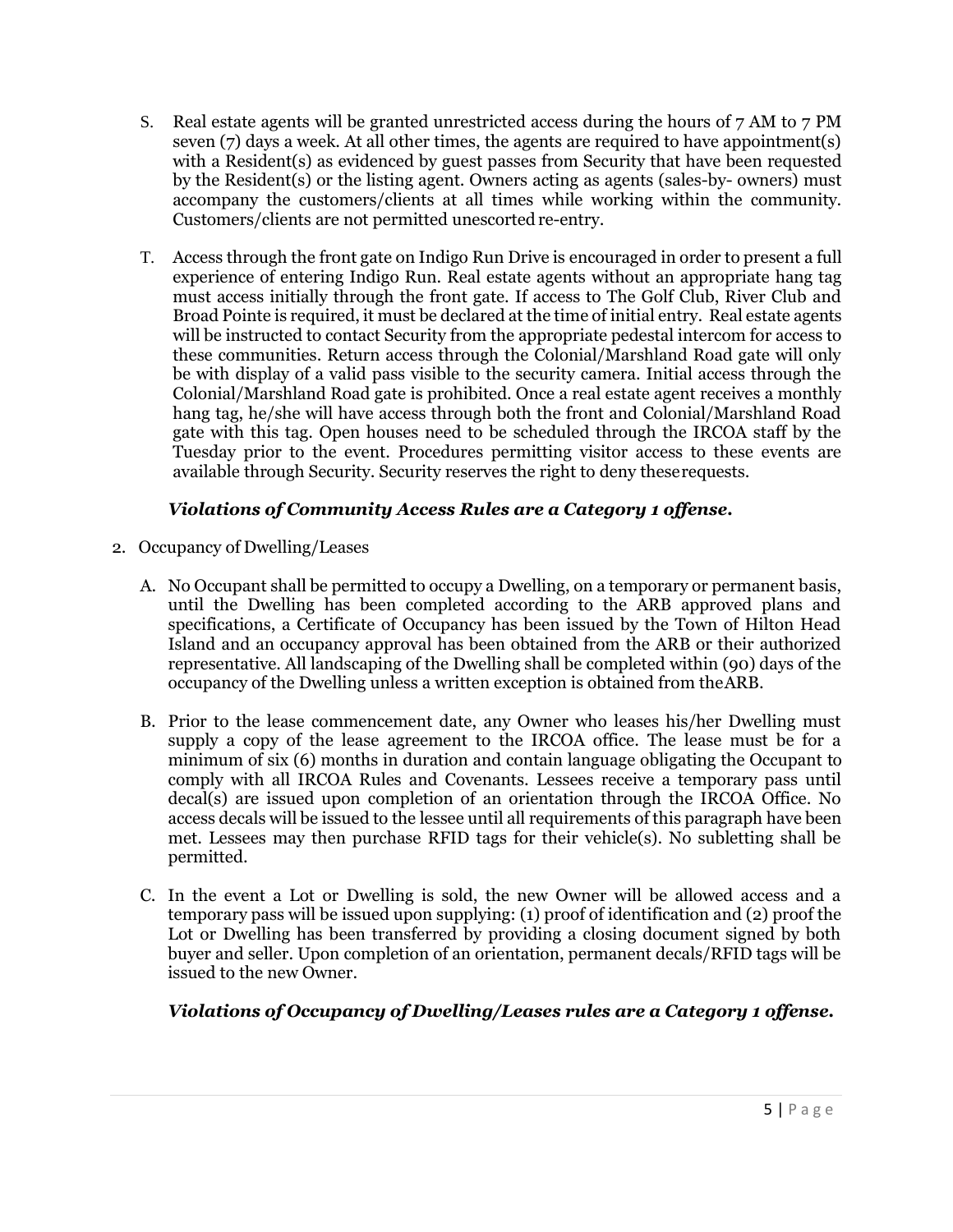3. Contractors—Hours of Operation/Licensing

Builders, landscapers, and construction workers are permitted to work between the hours of 7 AM to 7 PM Monday – Thursday, 7 AM to 5 PM on Fridays, and 8 AM to 5 PM on Saturdays. During all other hours, emergency repairs are permitted with approval from Security and are strictly limited to matters involving mitigation of damages to persons or property. All contractors working within Indigo Run must be in compliance with local, state and federal rules, regulations and laws as well as the IRCOA Rules. Work by contractors is prohibited on Sundays and holidays observed by IRCOA.

#### *Violations of Contractor-Hours of Operation/Licensing Rules are a Category 2 offense.*

- 4. Motorized Recreational Vehicles and Bicycles
	- A. Recreational vehicles such as motor homes, fifth-wheel campers, pull-trailers and boat trailers are permitted to enter Indigo Run through the main gate when a special "24 hour permit" has been requested and obtained from Security with the approval of the Director of Security or General Manager. Residents may drive their recreational vehicles to their homes for loading and/or unloading. The recreational vehicle must be parked on the resident's driveway. The main gate must be used to exit Indigo Run and the "24-hour permit" must be returned to Security.
	- B. Mopeds, motorcycles, motor scooters and similar motorized recreational vehicles, with the exception of golf carts and/or Low Speed Vehicles (LSV), are prohibited in Indigo Run. Exceptions or additional restrictions may apply in certain Neighborhoods. Please refer to the governing documents of the respective Neighborhoods.
	- C. Golf carts and/or LSV and bicycles must comply with all South Carolina traffic laws on roadways shared with motor vehicles. Drivers of golf carts and/or LSV must be licensed drivers or must be always accompanied by a licensed driver. LSV's are authorized for use on all roads but prohibited on leisure paths. Golf Carts are confined to bicycle/leisure paths where available, and are prohibited from Indigo Run Drive, except when crossing.
	- D. Owners, Residents, and their guests may ride their bicycles throughout the Property. Riders must comply with all applicable South Carolina laws regarding the operation of bicycles on roadways shared with motor vehicles. All riding must be in single file, on the right side of the road, with the direction oftraffic.
	- E. Guests and visitors are not permitted access to the community via bicycle unless sponsored by an Owner or Resident. Bicycle tours of the community by outside groups are not permitted.

#### *Violations of Motorized Recreational Vehicles and Bicycles Rules are a Category 1 offense.*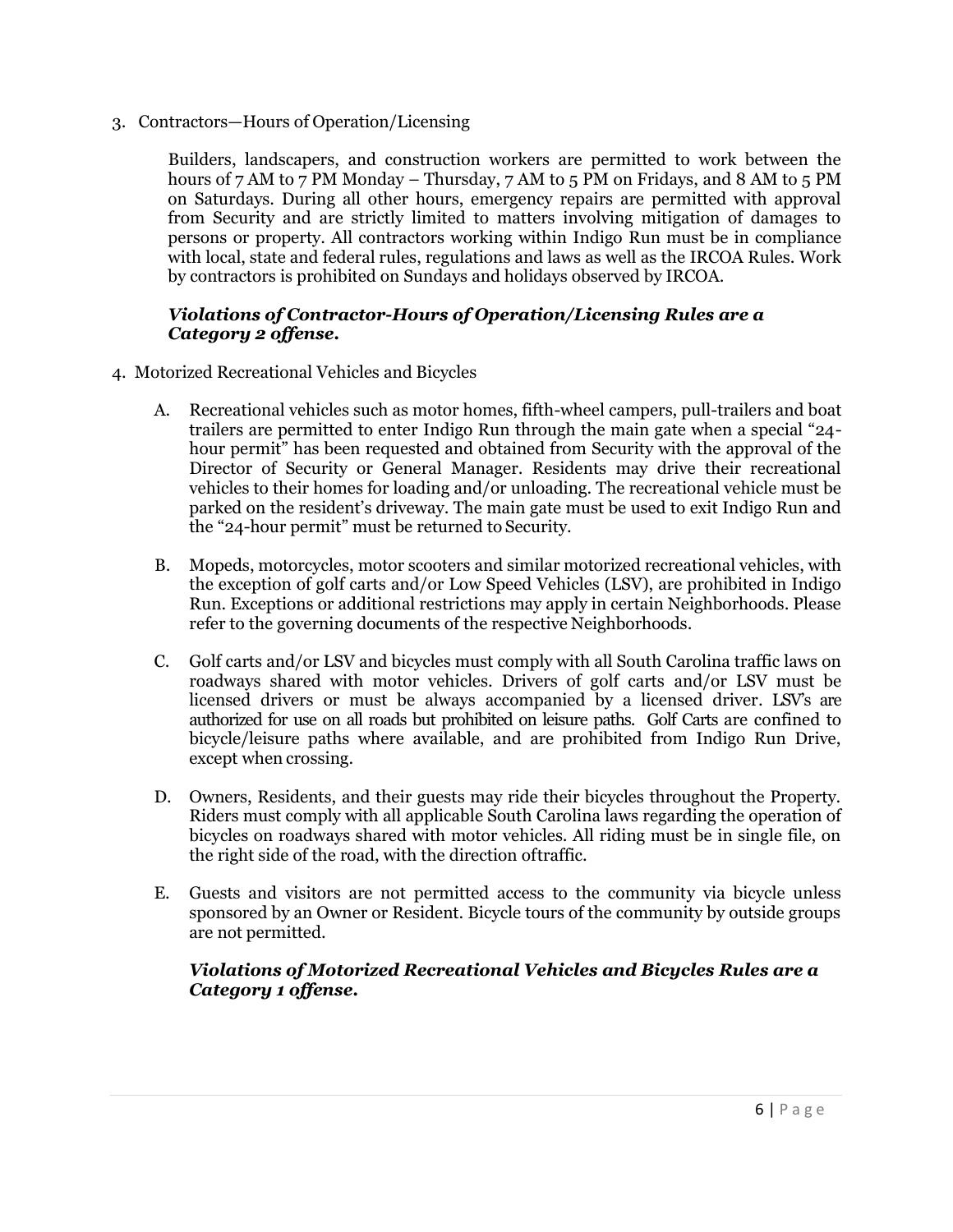#### 5. Recreational Facilities

A. Golf Courses and Sunningdale Swim and Tennis Club

The Golf Club at Indigo Run and the Golden Bear golf courses, as well as their respective club houses, practice ranges and parking lots are not part of the Common Areas ofIRCOA.

They are the property of the Indigo Run Asset Corporation (most commonly referred to as ClubCorp). This is also true of the swimming, tennis and playground facilities at Sunningdale Swim and Tennis Club. The use and enjoyment of these facilities is for the members and the guests of these ClubCorp properties only.

- Residents adjacent to golf course fairways and greens shall refrain from actions that would distract from the playing quality of the golf courses. Such prohibited activities include, but are not limited to, permitting dogs or other pets to interfere with golf course play; running or walking on the fairways; picking up balls, or like interference with play. Walking pets on golf course paths, on any golf course or in and around Sunningdale Swim and Tennis Club is strictly prohibited.
- Residents and guests may not ride bikes or walk on golf course paths during the hours of play.
- Registered golfers and/or their caddies (not golf carts) may enter a parcel which is adjacent to the golf course for the purpose of retrieving a golf ball. This action shall not be deemed trespassing. They shall not play a shot, disturb any plants, or spend an unreasonable amount of time looking for a ball or in any other way be anuisance.
- Golf course maintenance operations are allowed to create noise related to normal maintenance from thirty  $(30)$  minutes prior to sun up to thirty  $(30)$  minutes after sun down.

Additional club information for the Golden Bear, Sunningdale Swim and Tennis Club and The Golf Club is available at the respective clubs.

#### 6. Common Areas

The IRCOA owns a number of Common Areas which are accessible to all Residents and guests. Many of these Common Areas are maintained by the IRCOA, but a number are left in their natural state. Use of these Common Areas is at risk of the user; however, use of the Common Areas should be guided by polite consideration toward the Community as well as observance of the IRCOA Covenants and Rules. Any activity which causes damage to the Common Areas is prohibited.

#### *Violations of the Recreation Facilities and Common Area Rules are a Category 1 offense.*

7. Under Age 18 Curfew

It shall be a violation of IRCOA rules for any person under the age of 18 years to be on the streets, roads, Recreational Facilities or any Common Area within the Property between the hours of 12:00 am and 6:00 am unless such personis: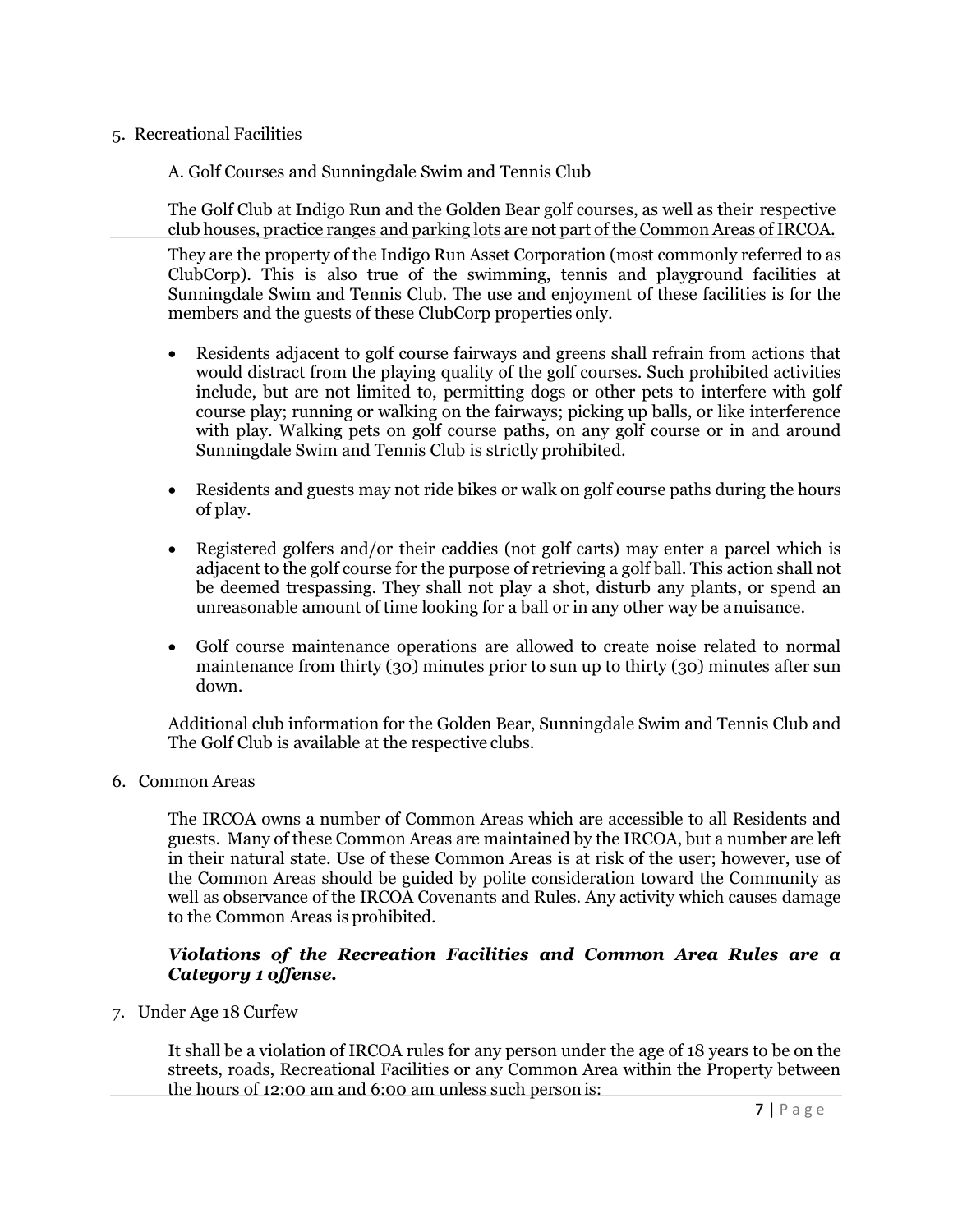- accompanied by a parent, guardian or legal custodian
- in transit by vehicle directly from a point of entrance to the Property to the Resident's Dwelling in the Property
- in transit by vehicle directly from a place of employment in the Property to the Resident's Dwelling in the Property involved in an emergency

If any such person is found within Indigo Run in violation of this rule, at the discretion of Security, this person may be taken into custody and/or transported to his/her residence and left with his/her parent, guardian or legal custodian. If no one is home at the time of the violation, Security will leave a message for the parent, guardian or legal custodian to make contact with Security when they return to the community. If the person is found to be a guest, he/she shall be transported to the host home. The violation notice may be written against and issued to the Owner/Resident that is responsible for the person. If the person is found not to have a host or the host does not want the person at their home, then he/she shall be transported to the Security gate and reasonable effort shall be made to contact his/her parents, guardian or legal custodian for pick up and a notice of trespassing violation may be issued. If no contact can be made, the Beaufort County Sheriff's Office will be notified.

#### *Violations of the Under Age 18 Curfew Rules are a Category 1 offense.*

#### **IV. Property Maintenance Rules**

- 1. Maintenance of Property
	- A. All structures and landscaping of the Development must be neatly maintained at all times. Dwellings must be neatly maintained at all times and be consistent with the ARB approved plans and specifications. Substantial contemplated change(s) from approved plans must be referred to the ARB for prior approval. Minor appearance change(s) shall be harmonious with the basic appearance of the neighborhood. Such change(s) are subject to ARB evaluation and may require modification or removal. If you have any questions regarding minor appearance changes, contact the IRCOA.
	- B. All structures, houses, roofs, driveways and pools must be free of discoloration and/or staining resulting from algae, pinesap, rust or similar consequences. Pine straw on roofs must be removed as needed. Enforcement of these rules will be the responsibility of the Home Inspection Program and the IRCOA General Manager and staff. The Home Inspection Program (HIP) will be carried out by teams of volunteer inspectors and IRCOA staff, in accordance with established guidelines, and the program shall be under the aegis of the Governance Committee of the IRCOA Board ofDirectors.
	- C. Except in emergency cases, ARB approval must be obtained prior to repairing damaged roofs. No apparent patching of shingles is allowed. All repairs and replacements must be the same color and style shingle that exists on the remainder of the roof surface. In the event the same color shingle is no longer manufactured, the ARB will determine if the proposed replacement shingles match the existing roof. The ARB reserves the right to require a roof to be replaced if a satisfactory match cannot beobtained.
	- 8 | P a g e D. It is the responsibility of the Owner to maintain gutters and downspouts on any structure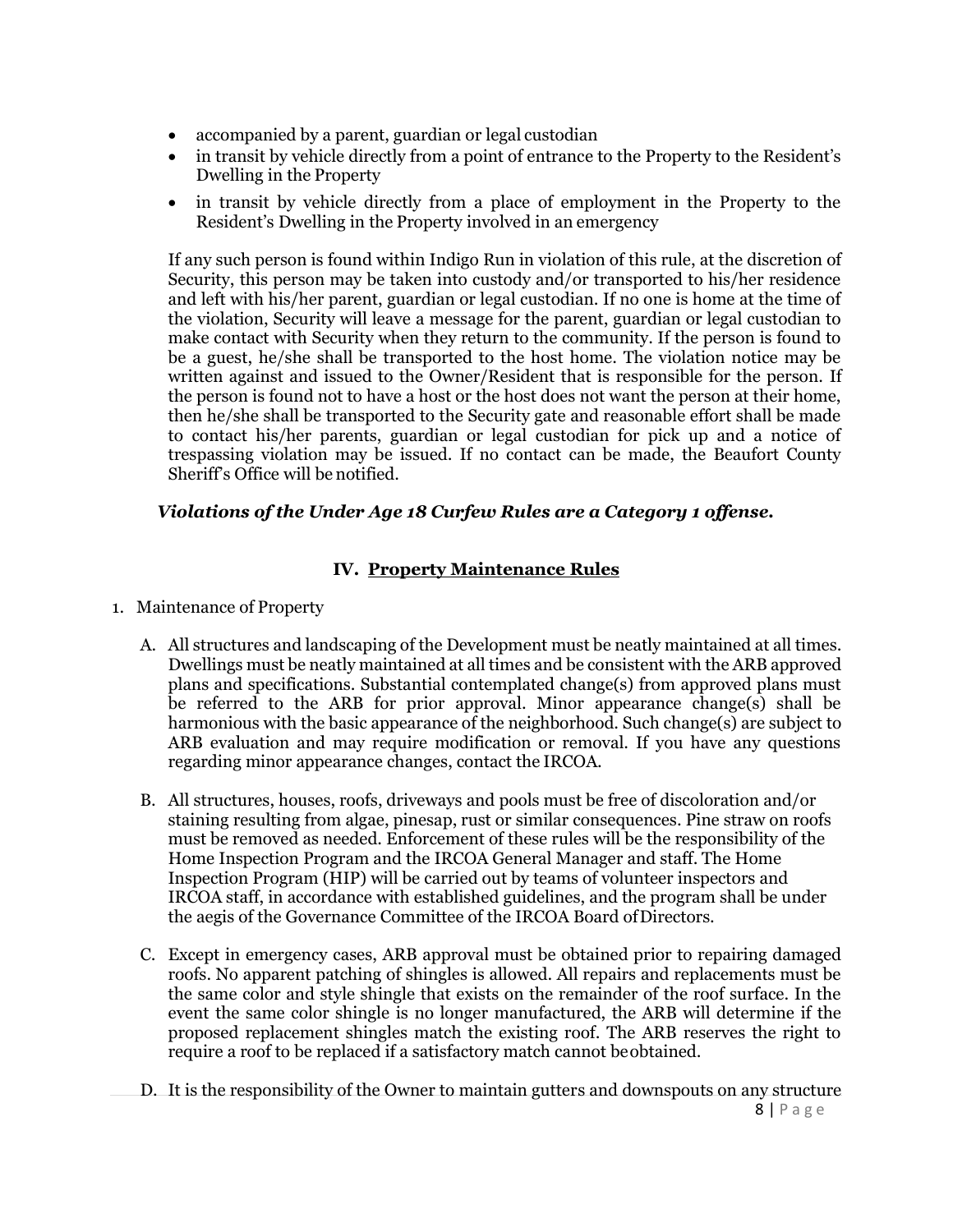including, but not limited to, painting, repair, and replacement. Owners shall also be responsible for reattaching any gutter or down spout that becomes dislodged.

- E. Undeveloped Lots shall be neat in appearance so as not to detract from the desirability of the neighborhood. Such maintenance shall include periodic bushhogging and removal of fallen trees, limbs and trash. Lots will be bushhogged every year unless the condition of the Lot requires more frequent bushhogging to maintain a neat appearance. Owners will be billed for these services at the prevailing fees.
- F. No yard waste, rubbish, construction material or other debris shall be disposed of by dumping or blowing it into or on any property areas within Indigo Run including all lots, common areas, streets, paths, protected areas, waterways, lagoons and all commercial and recreational land. Proper disposal of such material may be by contract pick-up or carriage to designated disposal areas. Construction and commercial sites must make dumpsters available to collect debris for periodic disposal. Those who hire landscapers are responsible for compliance with these rules. Owners and Occupants may not collect such materials for the purpose of composting within their own property if such collection is adjacent to, and/or within sight of neighboring property. Outside accumulation/storage of building or landscaping materials for more than two (2) weeks is prohibited, unless authorized by the ARB.
- G. Storm shutters or other exterior hurricane protective measures may only be installed when there is a named storm and the community is under a Hurricane Watch or Warning or when notified by IRCOA. Storm shutters must be removed as soon as possible after the storm has passed or within two (2) weeks after authorized re-entry into the community.
- H. ARB approval must be obtained for the removal of any trees on private property.

#### *Violations of Maintenance of Property Rules are a Category 2 offense, except in cases where ARB approvals are required which would result in a Category 3 offense.*

# **V. Architectural/Improvement Rules**

#### ARB Overview

The purpose of the ARB is to enhance the value of each Owner's investment by guiding the building design process in order to preserve the environmental ambiance and facilitate a mutual goal of the development. The ARB, in its review process, will not dictate any particular architectural style or hinder personal design preferences as a rule but will strive to ensure a cohesive character in the communities. Traditional design details may be incorporated in the design, but "pure styles" which tend to create disharmony are discouraged.

The IRCOA Covenants, Rules and ARB Guidelines all provide for regulations in order to meet our goal of maintaining a high-quality lifestyle andaesthetics.

The following refer to certain ARB Guidelines most likely to be referenced by Owners. Please check our website for the ARB Guidelines in their entirety. Copies are also available at the IRCOA office and on the IRCOAwebsite.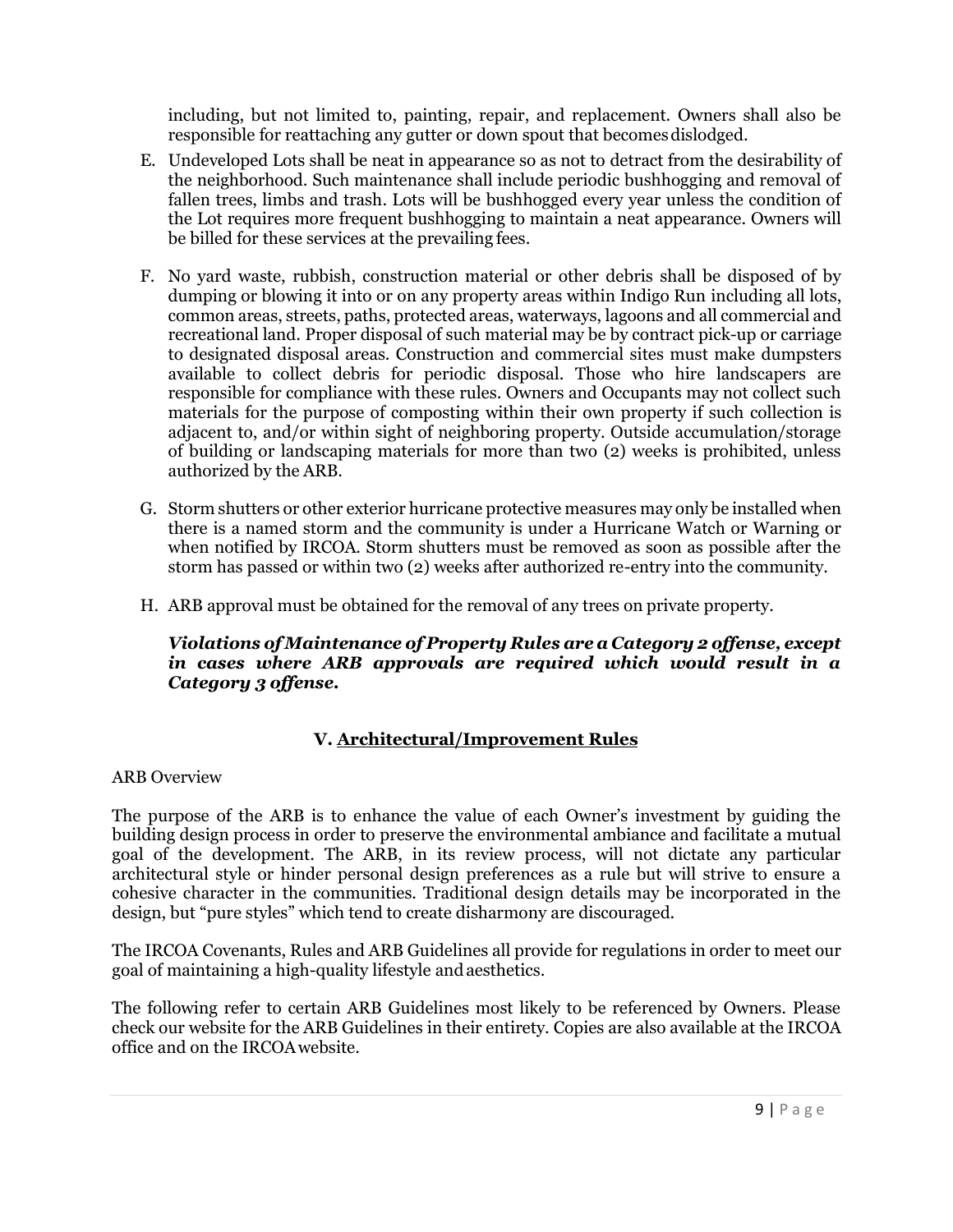- 1. Architectural Review Board (ARB) Property Improvement Approvals
	- A. Prior to beginning work, Owners must submit plans to the ARB for construction, renovation or modification to the exterior of an existing structure, including painting. Likewise, plans for landscaping, swimming pools and enclosures, satellite dish antennae, solar panels, fountains, statues and play equipment must also be approved by the ARB before installation.
	- B. ARB approval must be obtained for the removal of any trees on private property.
	- C. IRCOA can provide guidance for ARB approval requirements and/or the need for more information.

## *Violations of ARB Property Improvement Approval Rules are a Category 3 offense.*

2. ARB Property Improvement Progress and Completion Inspections

The ARB has certain completion timelines for permitted property improvement projects. The progress of construction will be monitored to ensure that compliance with the approved project's design as submitted for review is taking place, and completion within the permitted allotted time. Refer to the ARB Design Guidelines for specifics. All permitted improvements must be completed within the allowable timeline or fines or other penalties shall be imposed. Each day of non-compliance will be considered a subsequent violation with progressive fines unless extenuating circumstances exist in the sole judgement of the ARB, which may grant reasonable extensions.

#### *Violations of ARB Property Improvement Progress and Completion Inspections is a Category 4 offense.*

# **VI. Use Restriction Rules**

- 1. Signs
	- A. Signs or advertising posters of any kind, except as required by legal proceedings, are not permitted within any window, on the lawn or on the exterior of any structure without the written permission of the General Manager. This prohibition includes signs on lots with new construction or renovation projects, except for approved standard signboards for the purpose of displaying the contractors name and building permits. The signboards must be removed within eighteen months of lot clearing. The IRCOA staff, with General Manager approval, may remove all unauthorized signs after written notice is given to the Owner.
	- B. Vehicles displaying signs inconsistent with the general intent of this sign rule shall be prohibited in Indigo Run. Vehicle signs shall be removed or covered while parked overnight in Residents' driveways.
	- C. A Realtor or Owner with permission from Security may place an Open House sign at the property being sold. The sign may be placed one hour prior to the time advertised and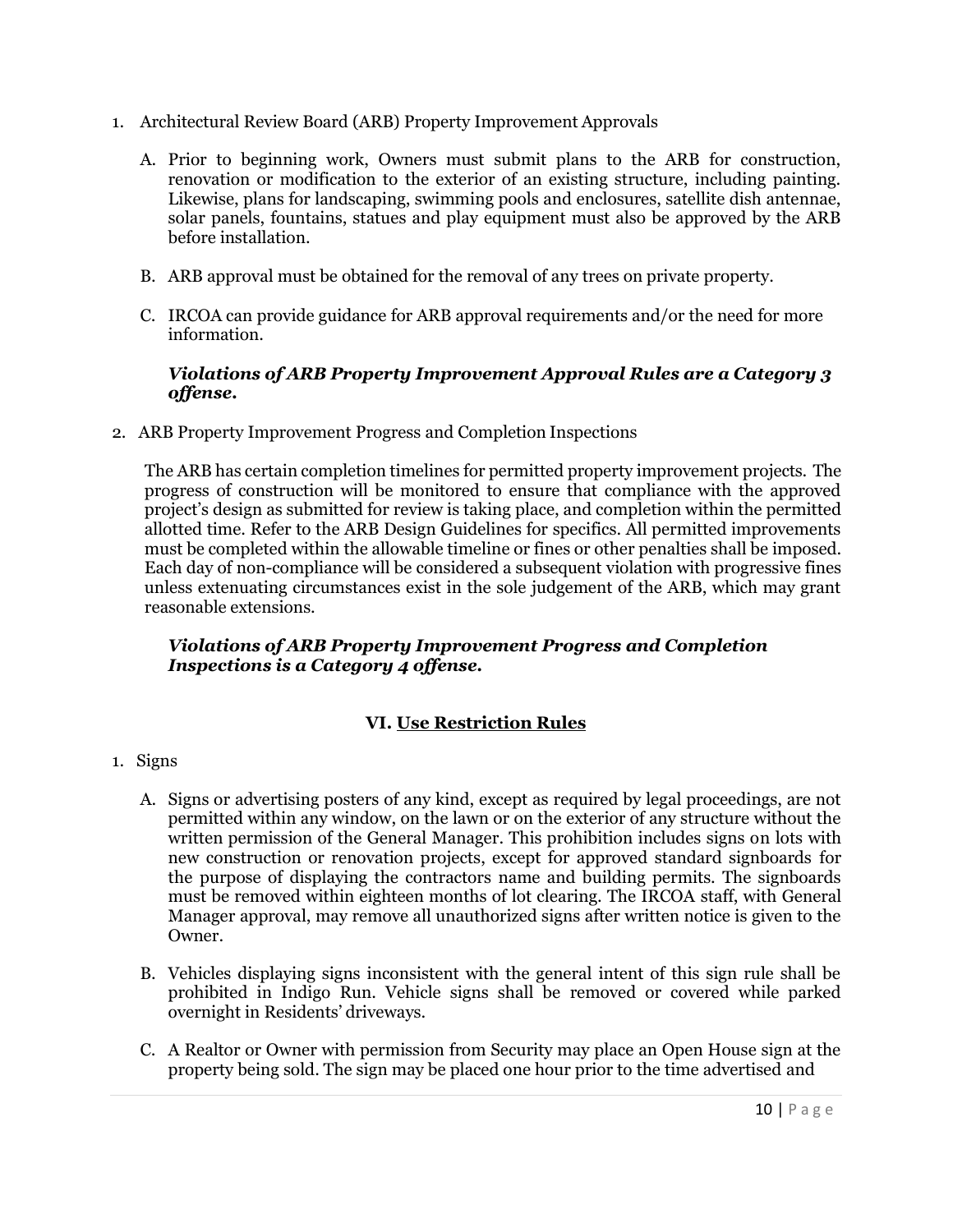must be removed as soon as the open house has ended. If not removed in a timely manner, Security will remove the sign and the realtor/owner will not be permitted to erect any subsequent signs.

### *Violations of Sign Rules are a Category 1 offense.*

- 2. Outdoor Play Equipment & Toys
	- A. Play equipment installed on any part of a Lot or Dwelling which is structurally permanent in nature, and used for recreation or play, must have approval of the ARB prior to installation. Locations must be sensitive to visual impacts on street and neighboring property, including golf courses and Common Areas.

Such play equipment includes, but is not limited, to:

- Basketball backboard and hoop (Only portable, no permanently affixed areallowed)
- Swing set
- Gym set
- Slide or teeterboard (seesaw)
- Trampoline
- Soccer goal set
- Lacrosse goal set
- Golf or other target/goal
- Horseshoe court
- Sandbox
- B. Semi-Permanent Play Equipment

Play equipment must blend in color with the natural surroundings. Natural finish or earth-toned components are preferred. Bright color metal, plastic or fabric components will not be approved.

Examples of Semi-Permanent play equipment:

- Volleyball net and court
- Badminton net and court
- C. The preferred location for play equipment is in the rear yard area directly behind, and as close as possible, to the house. The Occupant shall take into consideration proximity to adjacent neighbors' view and recreational areas relative to the type of play activity. Approved play equipment may only be used during daylight hours after 7:00 a.m. After dark activity is prohibited. Play must always be mindful and respectful of theneighbors.

Play equipment must be maintained and kept in the condition for which it was originally endorsed by the ARB.

Such equipment should be removed from the property (or stored) when no longer in use. (Example: If a minor child has used a basketball hoop in the driveway and has now moved or gone to college, then the item should be stored or otherwise removed.)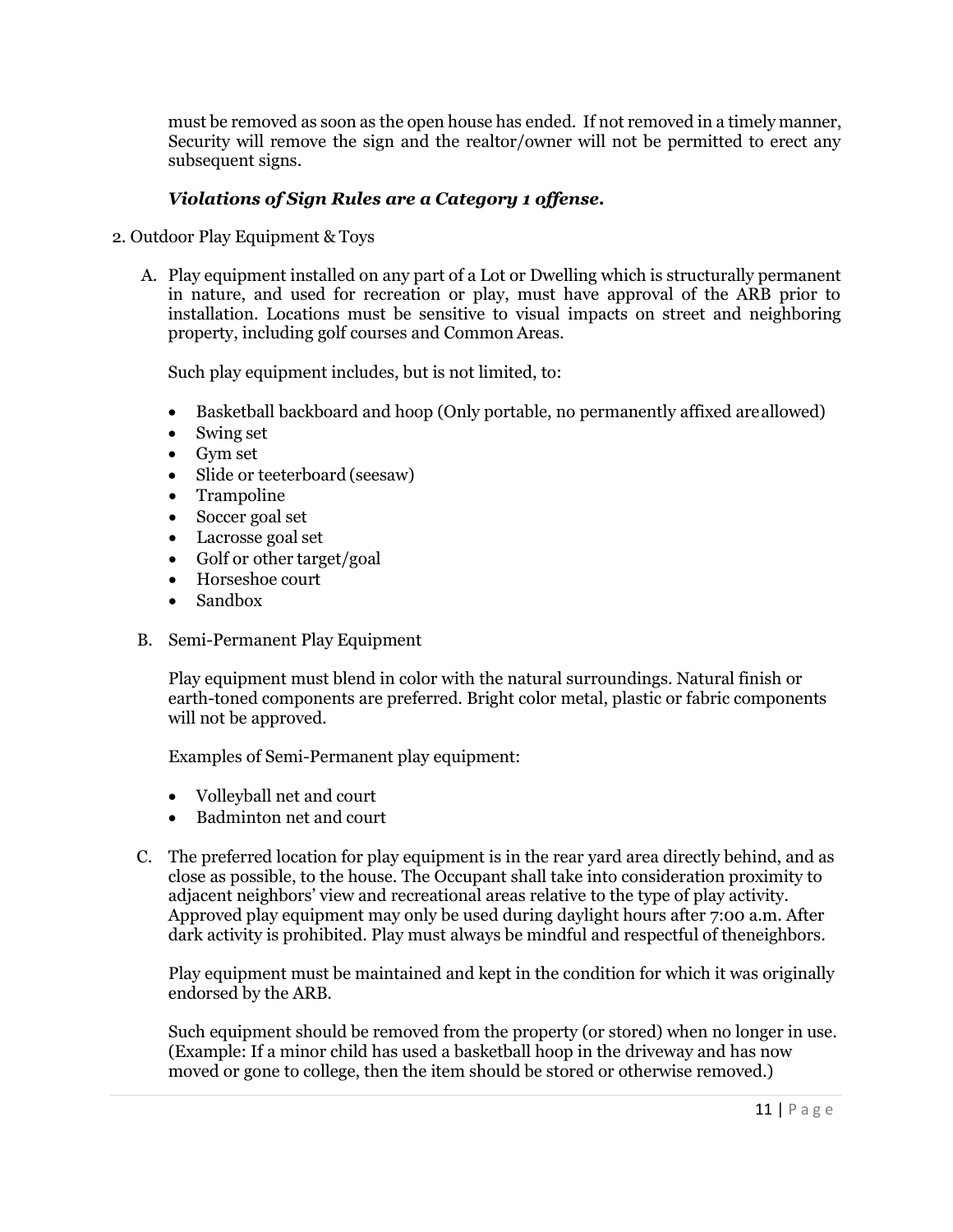Personal exercise equipment may be used outside the home on a temporary basis, provided it is located in a location on the property that avoids direct visibility form the street. However, such equipment must be stored when not in use and at night, either in the home or in a garage.

Tree houses, play houses, swimming pool diving boards/slides and skateboard ramps are prohibited.

## *Violations of Outdoor Play Equipment & Toys Rules are a Category 1 offense.*

- 3. Hot Tubs/Spas
	- A. Plans for sunken in-deck hot tubs/spas must be submitted to the ARB for approval before installation.
	- B. Plans for above-ground hot tubs/spas must be submitted to the ARB for approval before installation, situated on a deck/patio and screened to completely conceal them from golf course views and abutting neighbors.

## *Violations of Hot Tubs/Spas Rules are a Category 3 offense.*

- 4. Mailboxes and House Numbers
	- A. All Dwellings shall have a mailbox. The IRCOA will furnish and install a mailbox with post, decals and house number post for new Dwellings. For aesthetics, all mail boxes within Indigo Run neighborhoods must be of the same type, size, color and shape and mounted upon a standard type post. All lettering and numbers are standard size and controlled by IRCOA. No additional letters, names, symbols or numbers are permitted on mailboxes or house number signs.
	- B. The IRCOA shall perform routine maintenance of mailboxes, posts, decals and house number posts, and the IRCOA reserves the right to charge a fee for repair or replacement if mailboxes, posts or house number posts are damaged as a result of an accident or vandalism.

## *Violations of Mailboxes and House Numbers Rules are a Category 1 offense.*

- 5. Fencing and Outdoor Features
	- A. Permanent Fencing Fences or fence structures are prohibited except for fences around swimming pools and hot tubs/spas. The location, design, materials of construction, color and aesthetic appropriateness will require ARB approval. Chain link fencing is prohibited. Buried electronic pet fences that provide an invisible barrier to confine pets are permitted.
	- B. Temporary Fencing/Plant Covers Temporary deer fencing to protect immature plants is permitted. Such fencing must be no more than 42 inches above ground level and must be "earth toned" (unobtrusive). The fencing should be removed as plants mature. Fence posts likewise must stand no more than 42 inches above ground level and must be "earth toned".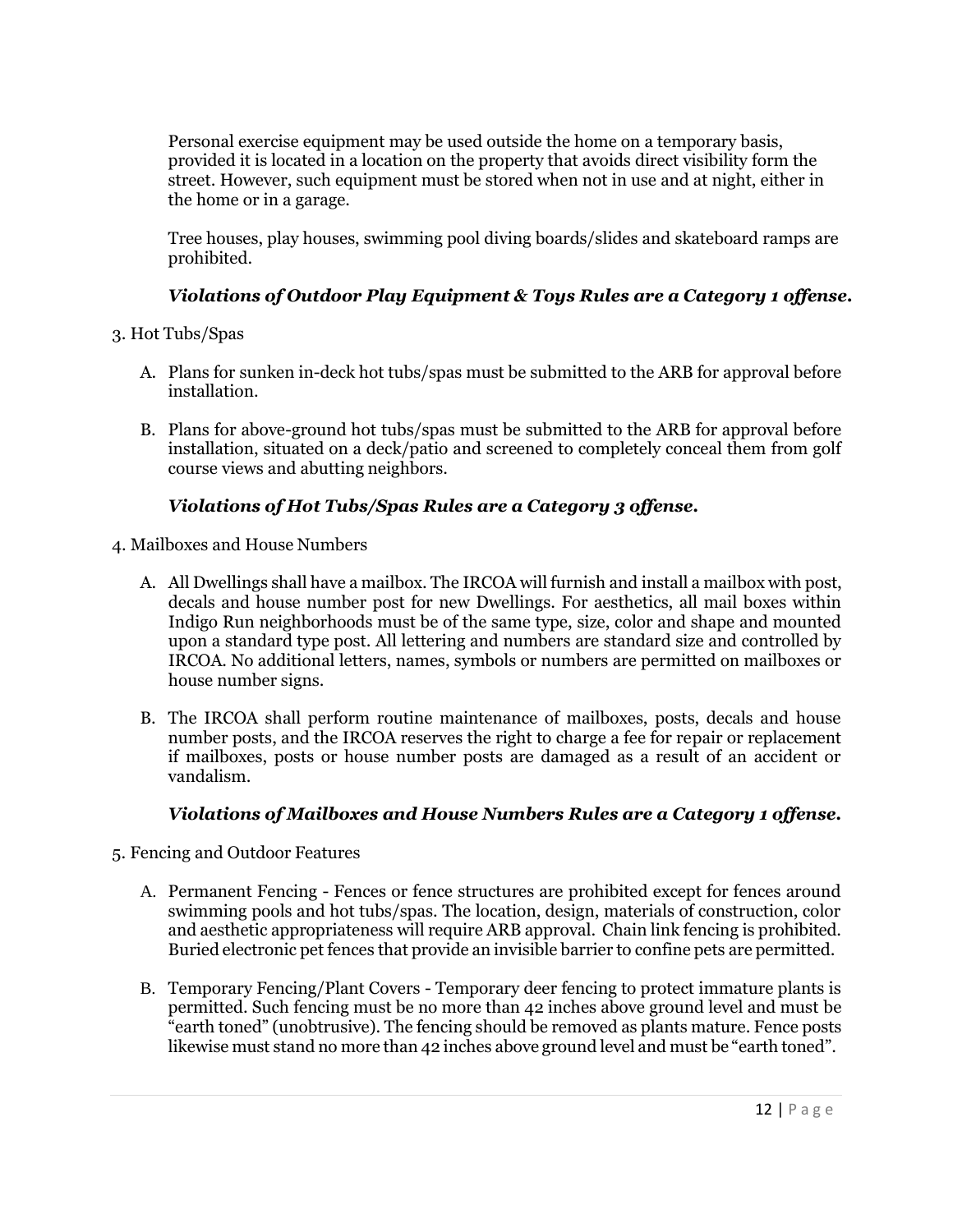Temporary plant covers may be utilized in periods of extreme cold/frost. Covers may not be seasonal and must be removed on a daily basis.

C. Outdoor features should be located and described on the landscape plan. No unapproved feature may be installed. All ornamental features shall blend into the overall landscape design and not be a predominant feature. The use of multiple statuary and stationary or mobile ornaments may not be approved.

## *Violations of Fencing Rules are a Category 3 offense.*

6. Parking

A. All Resident and guest vehicles must be garaged or parked on the driveway of that residence. Parking is not permitted on the lawns or other areas of the Dwelling.

B. All vehicles in Indigo Run must be in operating condition, good repair, have current registration and license plates and authorized entry access identification. Vehicles not complying with the above will, upon specific action by the Board of Directors be removed from Indigo Run and/or impounded at the Owner's expense.

C. Parking on the roadways is discouraged, but when the number of cars exceeds the capacity of the owner's driveway or the driveway is inaccessible, vehicles may be parked temporarily but never overnight as follows:

• Vehicles must be parked with all wheels on the paved roadway, headed in the same direction as the normal traffic flow, in close proximity to the residence. No vehicle parking around single lane cul-de-sacs is permitted. Parking in any other fashion is not allowed.

• Vehicles shall be parked so as to not interfere with driveways, fire hydrants, street signs, and island dividing roads.

• Vehicles shall not be parked on the roadway in areas that create limited sight distance such as curves or near intersections.

• To maintain the required emergency vehicle clearance of 15 ft., vehicles are not to be parked on opposite sides of the street at the same time and vicinity.

• Use of any paved parking areas on IRCOA Common Area is available only temporarily and never overnight to any resident when available parking on the Owner/Resident's driveway will not allow additional parking.

• Vehicles are not allowed to park on the landscaped portion of the IRCOA's Common Areas or on the lawn of a dwelling. These areas may have irrigation systems that could be damaged by a parked vehicle.

• Contact Security if parking on the street, related to functions or parties at private residences, is expected to exceed eight (8) vehicles.

• Exceptions or additional restrictions may apply in certain Neighborhoods. Please refer to the governing documents of the respective Neighborhoods.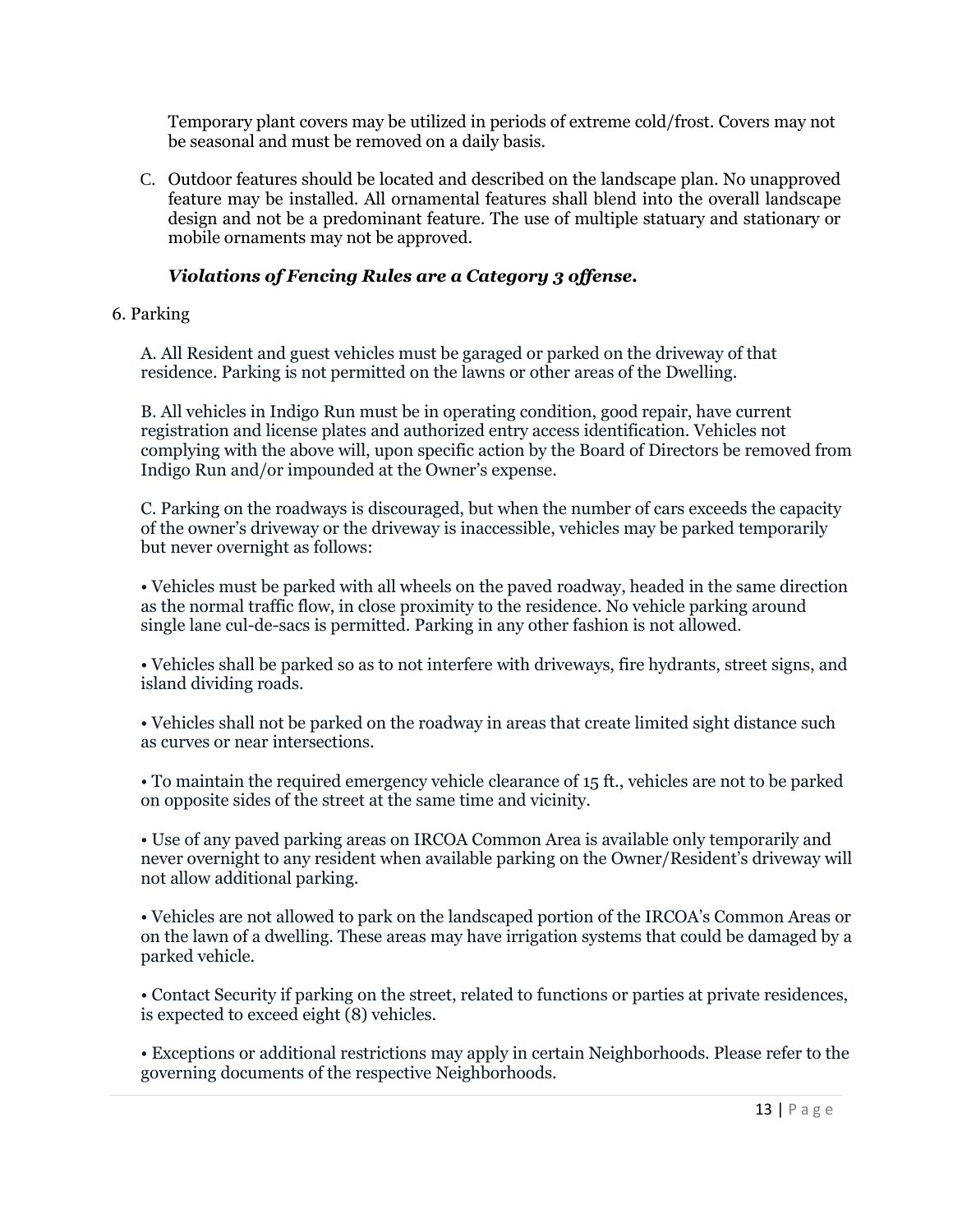## *Violations of Parking Rules are a Category 2 offense.*

#### 7. Flags

When displaying the American flag, residents are requested to observe the official guidelines established by the United States Government. A copy of these guidelines can be obtained from the IRCOA or the United States Post Office. These guidelines include, but are not limited to, proper lighting of the flag if it is to be flown after sundown or in inclement weather.

In addition, all flags or banners including, but not limited to college or professional team banners, must adhere to the following standards:

- Flags or banners, including flag decals, are not permitted on mailboxes
- Flags shall not exceed the size of  $4' \times 6'$  except when mounted on apermanent flagpole, unless otherwise permitted by the General Manager
- Flags or banners must be a minimum of 15 feet from the edge of the front road pavement line and within the owner's established property line
- Permanent flagpoles and size of flags mounted from the pole must be approved by the ARB

#### *Violations of the Flags Rules are a Category 1 offense.*

- 8. Home Businesses and Garage/Yard Sales
	- A. Each Lot/Dwelling shall be used for single family residential purposes only. The utilization of any Dwelling or other structure or any portion thereof as an office by an Owner or Occupant thereof shall be considered a violation where such utilization as an office creates any type of regular customer, client or employee vehicular or pedestrian traffic to and from any such Dwelling.
	- B. No garage/yard sales or on-site estate sales are permitted.

#### *Violations of Home Businesses and Garage/Yard Sales Rules are a Category 1 offense.*

## **VII. Activity and Motor Vehicle Rules**

#### 1. Animal Control & Fishing

**A.** No animals other than pets deemed "household pets" by Beaufort County shall be raised, bred or kept at any residence. Animals must wear collars with identification tags on and be leashed when outside the property limits of its owner. When a pet is within the property limits of their owner, it must be confined by fence, chain, or other appropriate measure (e.g. electronic fence), or attended by its owner and respond to strictvoice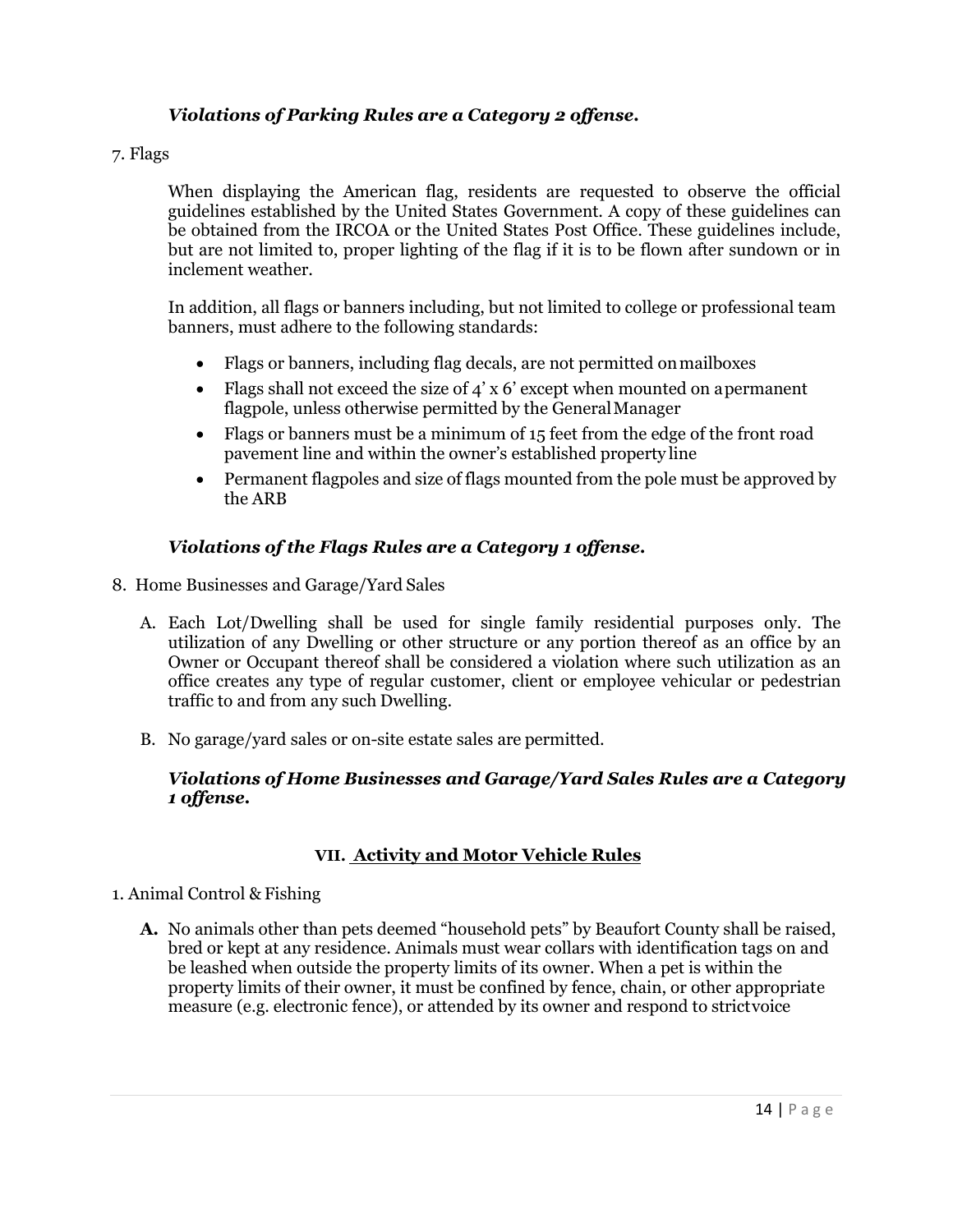control. Strict voice control shall mean demonstrable control or governance of the behavior of any animal as if they were controlled by a leash. If the pet is a guest on a property of another the same restrictions apply. Animals will not, among other things, agitate or molest a passerby, attack other animals, trespass on private property, be repeatedly at large, damage private property, or be allowed to disturb the peace, or swim in a lagoon.

- **B.** Persons walking pets are responsible for cleaning up and disposing of excrement in a sanitary manner. Pet owners shall maintain sanitary conditions on all property to prevent the spread of parasites or infectious disease. Dogs and cats three months of age or more are required to be inoculated against rabies.
- **C.** Animals must not be left unattended for more than 24 hours. After a 24-hour period, if no contact has been made with an owner, an animal control officer will pick up the animal and transport it to an animal shelter.
- **D.** Menacing alligators or other wild animals should be reported to Security. The feeding of alligators is strictly prohibited.
- **E.** Any violations of the Beaufort County Animal Code or the Town of Hilton Head Island Animal Control Code will also be deemed a violation of thisRule.
- **F.** Fishing is allowed in lagoons situated within the common areas of Indigo Run by our Owners and their guests. The "Catch and Release" practice is highly recommended since lagoons are filled with surface run-off and recycled "gray" water. Care must be exercised, when fishing, due to the potential presence of water birds, snakes, and alligators.

# *Violations of Animal Control and Fishing Rules are a Category 2 offense.*

2. Solicitation

No solicitation of any kind is permitted within Indigo Run. An exception may be granted for charitable/non-profit organizations, but only after obtaining approval from the General Manager.

## *Violation of the Solicitation Rule is a Category 1 offense.*

3. Weapons & Fireworks

The use of firearms, archery equipment, blowguns, paintball guns, bb guns, pellet guns, slingshots, crossbows, other weapons or fireworks is prohibited within Indigo Run. Violators will be responsible for any damages caused by their actions and subject to applicable law.

## *Violations of the Weapons & Fireworks Rules are a Category 4 offense.*

4. Nuisances

In addition to those restrictions defined in Article XI, Section 11.09 of the Amended and Restated Declaration of Covenants, Conditions and Restrictions ofthe IRCOA, any activity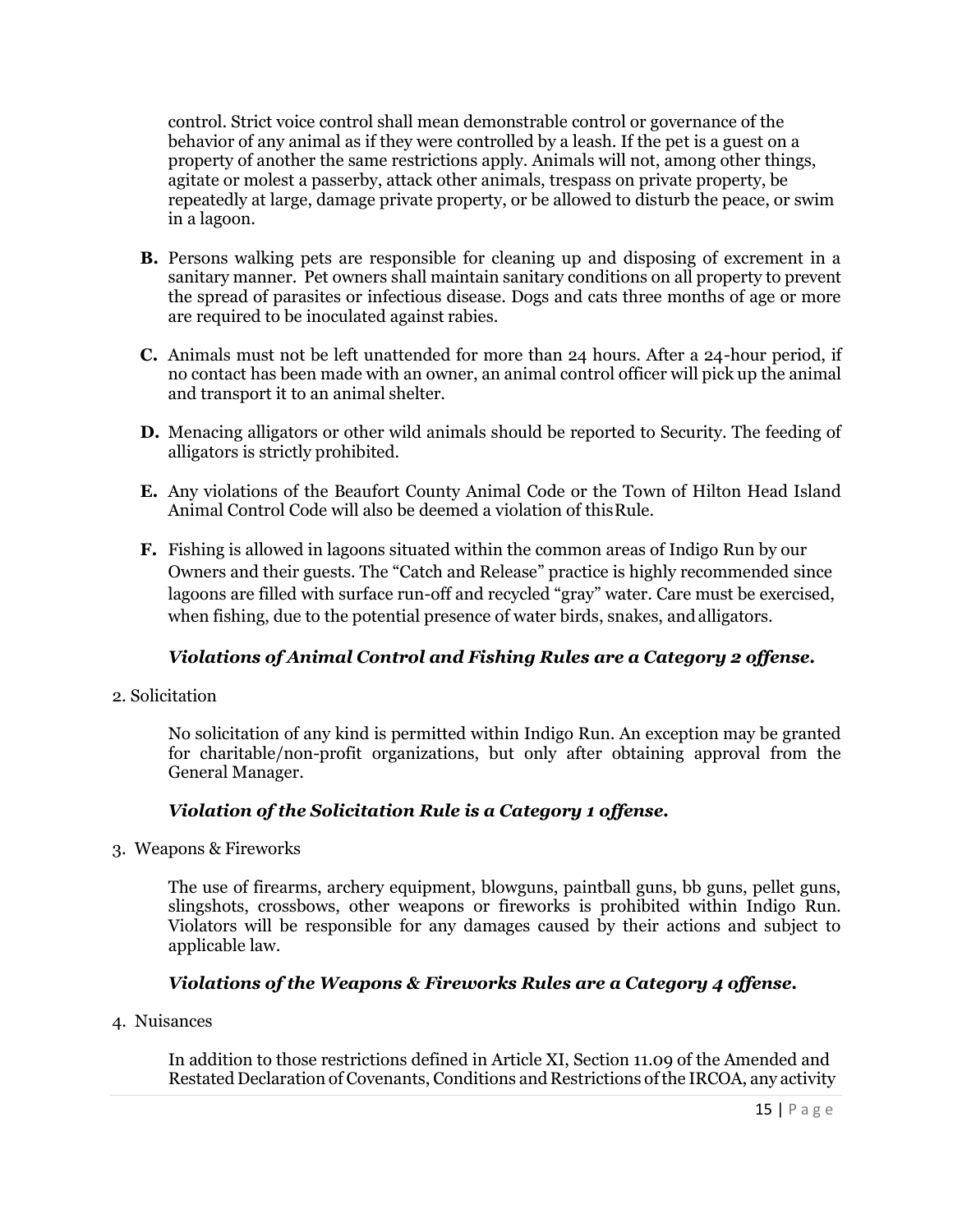which causes embarrassment, discomfort, or annoyance to occupants of any portion of the Development is prohibited.

Every Indigo Run Occupant is expected to conduct themselves in a manner reflecting the highest standards of propriety at all times. Use of threatening or offensive language or activity intended to embarrass, discomfort or annoy another Occupant, IRCOA or ClubCorp employee, Board of Directors member, community volunteer or contractor will not be tolerated.

The General Manager reserves the right to require removal from IRCOA Common Areas of anyone conducting themselves in such a manner or otherwise deemed to be contrary to the governance policies set forth for the peaceful enjoyment of the Development, and will be subject to the enforcement powers of the IRCOA, including fines and/or temporary suspension of privileges after the opportunity to appeal pursuant to IRCOApolicies.

Use of offensive language meant to embarrass, discomfort or annoy will be a *Category 1 offense.* Threatening language or threat of physical harm will be a *Category 3 offense.*

- 5. Noise and Lighting
	- **A.** Excessive noise is prohibited outside of a building after 10:00 pm on weekdays and 11:00 pm on weekends and holidays. Exceptions must be approved by the GeneralManager.
	- **B.** Mowers, blowers, edgers and similar equipment may not be operated before 7:00 am or after 7:00 pm.
	- **C.** Annoying or distracting lighting is prohibited. Exterior lights must meet the ARB Design Guideline standards.
	- **D.** Holiday lighting and displays are permitted up to forty-five (45) days before the principal date of celebration and must be removed no later than two (2) weeksafter.

## *Violations of Noise Rules are a Category 1 offense.*

- 6. Transmitters
	- **A.** In accordance with the Amended and Restated Declaration of Covenants, Conditions and Restrictions, Article XI, Use Restrictions, Part 11.06 Antennas and Transmitters, the following types of electronic transmitters are approved for operation: remote control devices, wireless routers for in-home networks; provided however the wireless home networks shall be encrypted/password protected; gaming and audio/video devices; provided however, any of the foregoing generically approved transmitters may be prohibited from operation, in individual circumstance, by the General Manager if such transmitter interferes with other properties in Indigo Run.
	- **B.** Dish antennas are limited to one (1) meter in size and should be placed in an area which provides good reception and allows for appropriate screening from view of street, golf course, and neighbors.

## *Violations of Transmitter Rules are a Category 1 offense.*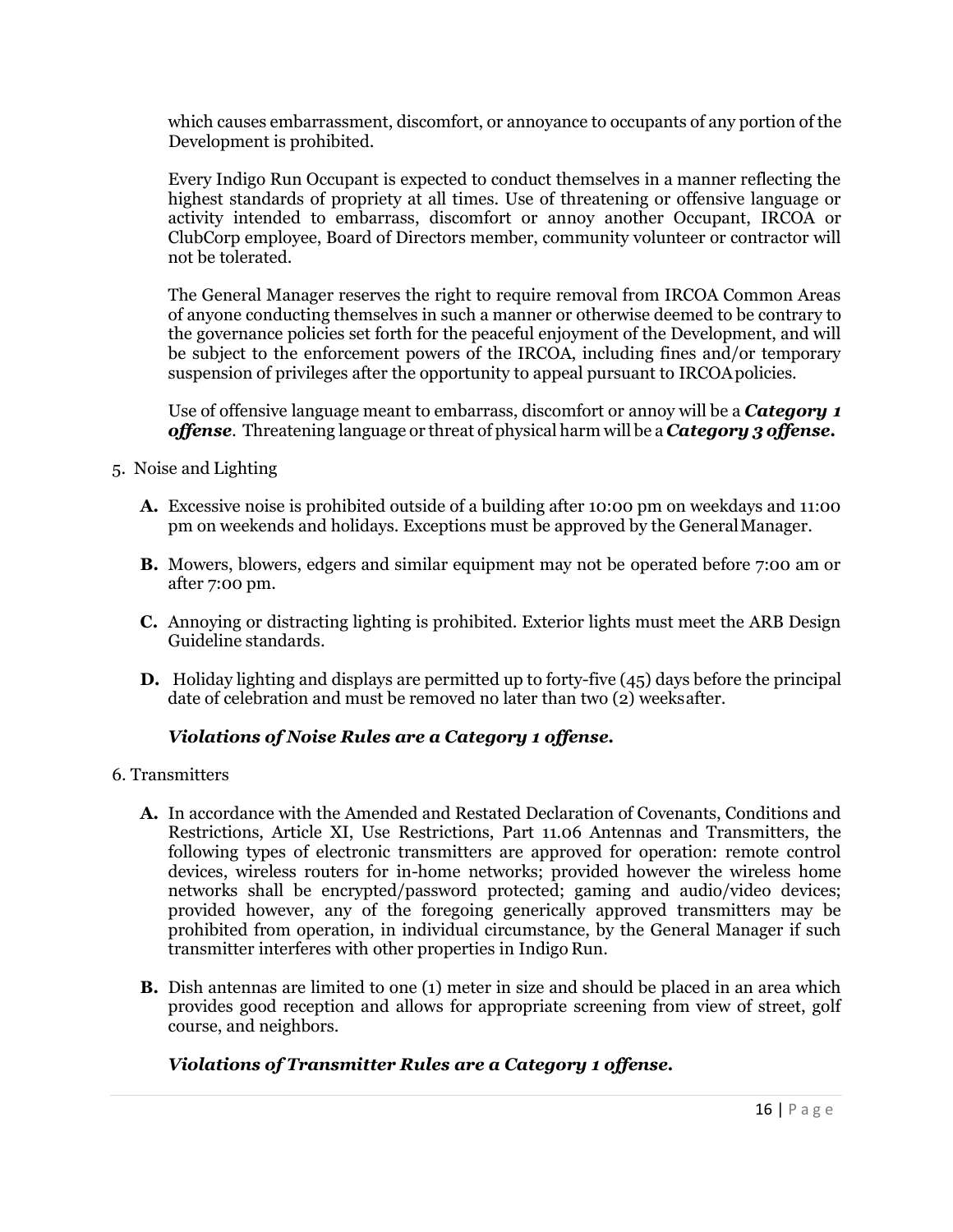7. Digital Sign and Distribution Box Communications Policy

Digital signs located at the entrances to the community and distribution boxes mounted below the mailboxes are used to notify residents of emergencies, upcoming events and important information. The General Manager of IRCOA is responsible for approving communications posted on the signs and placed in the boxes. Communications should be relevant to the community-at-large, Indigo Run Womens' Club, Indigo Run Men, ClubCorp, Neighborhood associations and other community groups.

- 8. Motor Vehicle Violations
	- **A.** Any person violating any of the criminal statues of the state, county or town may be cited. All State vehicle and traffic laws must be obeyed. The Indigo Run Security Department is S.L.E.D. certified and may issue Uniform Traffic Tickets whenever state, county or town laws are broken. Additionally, IRCOA motor vehicle violations will be considered violations of these Rules and subject to the Procedure for Violation Notices and Appeal Process.

## **B. Hazardous Level Offenses**

Motor Vehicles driven in such a way that violates any state vehicle or traffic law that is deemed hazardous, risky or dangerous; or are measured to exceed the posted speed limit can be issued a Uniform Traffic Ticket of the State of South Carolina if the driver is a non-resident. Resident offenders will be referred to the General Manager for the issuance of a Notice of Violation and fine as applicable.

#### **C. Lesser Offenses**

Motor Vehicles driven by residents in such a way that violates any state vehicle or traffic law without being overtly hazardous, risky or dangerous will be referred to the General Manager for the issuance of a Courtesy Letter. If a second violation occurs within any 24-month period, the General Manager will issue a Notice of Violation and a fine as applicable. Non-resident offenders may be issued a warning and if a second violation occurs within a 12-month period will be issued a Uniform Traffic Ticket of the State of South Carolina.

## **D. Officer Discretion**

Motor Vehicle Violations will be at the General Manager's discretion to determine the hazardous nature of the violation. They have the authority to issue a Uniform Traffic Ticket or issue a warning to non-residents and in the event of a violation by a resident, to refer the case to the General Manager for the issuance of the appropriate notice. Officers may include a recommendation if they deem the violation to be hazardous, risky or dangerous.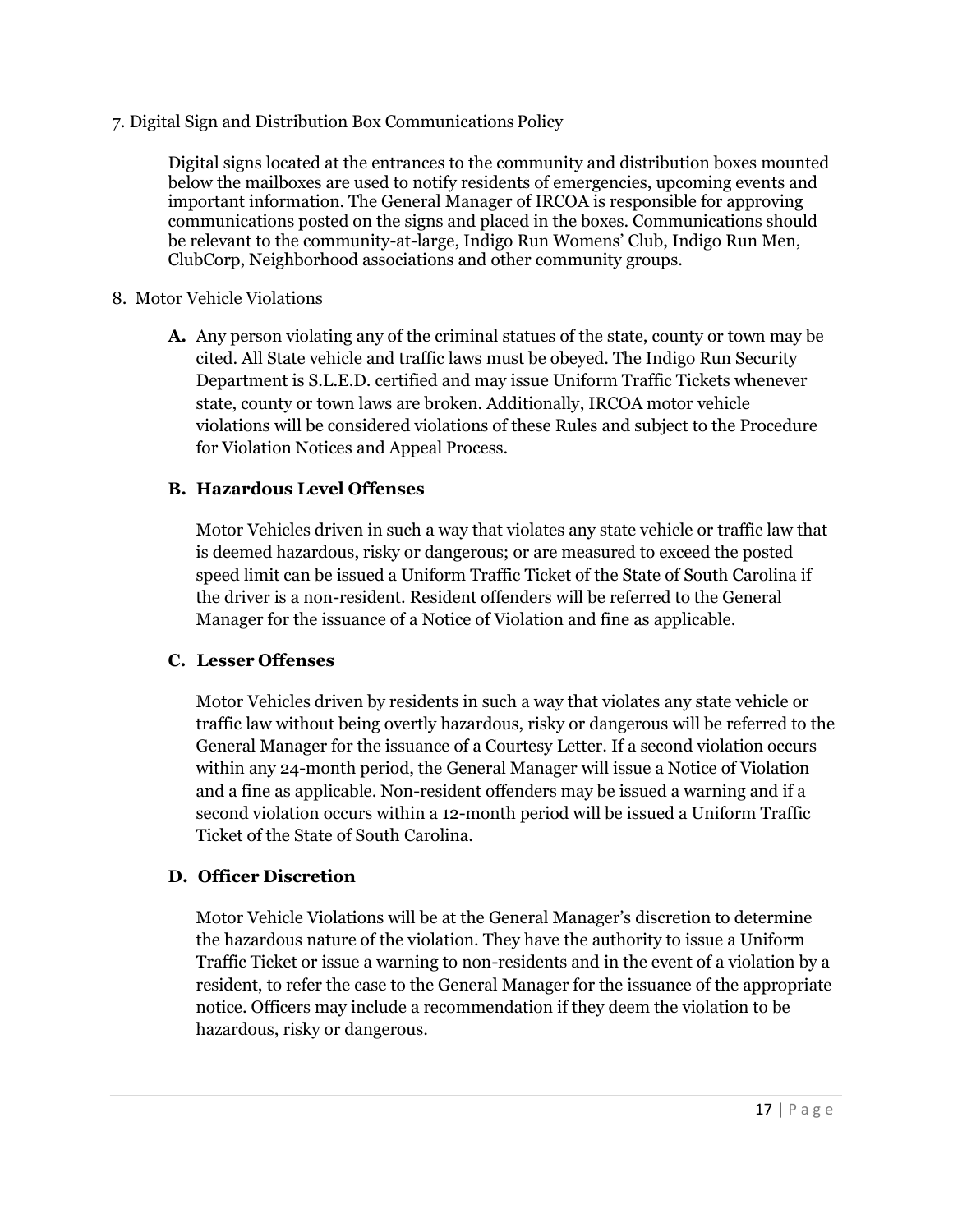#### **E. Contractors**

Contractors will be treated as non-residents. However, in addition to the measures stated above, the General Manager may revoke any gate pass of a contractor and issue a fine. The contractor will not be granted another gate pass until the fine is paid in full.

## *Violations of Motor Vehicle Rules are a Category 2 offense.*

9. Contractor Requirements/Guidelines

Contractors are considered guests when within Indigo Run. To ensure that the activities of contractors hired by the IRCOA or by Owners/Residents are consistent with these Rules and provide for the safety and security of the community, all contractors shall adhere to the following rules in addition to those applicable Rules contained herein. Security officers will perform random checks of licenses, registration and proof of insurance both at the main entry gate and during routine patrols. Violations will be reported to the General Manager.

- **A.** All contractor vehicles must have a valid current registration and proof of insurance
- **B.** All contractors operating vehicles must have a valid current driver'slicense.
- **C.** All contractor vehicles must obey the posted speed limits in each community.
- **D.** Contractor vehicles that are parked on the street must use traffic cones to indicate they are parked and active work isprogressing.
- **E.** Parking is prohibited on any landscaped or irrigated areas in Indigo Run.
- **F.** Contractors are responsible for cleaning up their work areas each day no trash, mud or debris will be left visible on the work site or street in front of the work site.
- **G.** Any liability for damage to landscaping, curbs, roads or private property will be the responsibility of the contractor. Failure will result in prohibition from entry into Indigo Run.
- **H.** Unless given prior written approval from the General Manager, all contractors must enter through the main gate at Indigo RunDrive."

# **VIII. Procedure for Violation Notices and Appeal Process**

An allegation of a violation of a provision of the Amended and Restated Declaration of Covenants, Conditions, Restrictions, and/or any of these Rules and Regulations, shall be filed in writing with the General Manager. Should the matter ever rise to the level that requires Board or Committee involvement, the allegation should be in writing and signed by the party making the complaint and shall describe the nature of the violation. In rare instances, anonymity may be required. In these cases, the General Manager will so advise the Executive Committee of the Board and the reasons for such action.

A. Violation Notices

If the General Manager determines that a violation of the governing documents has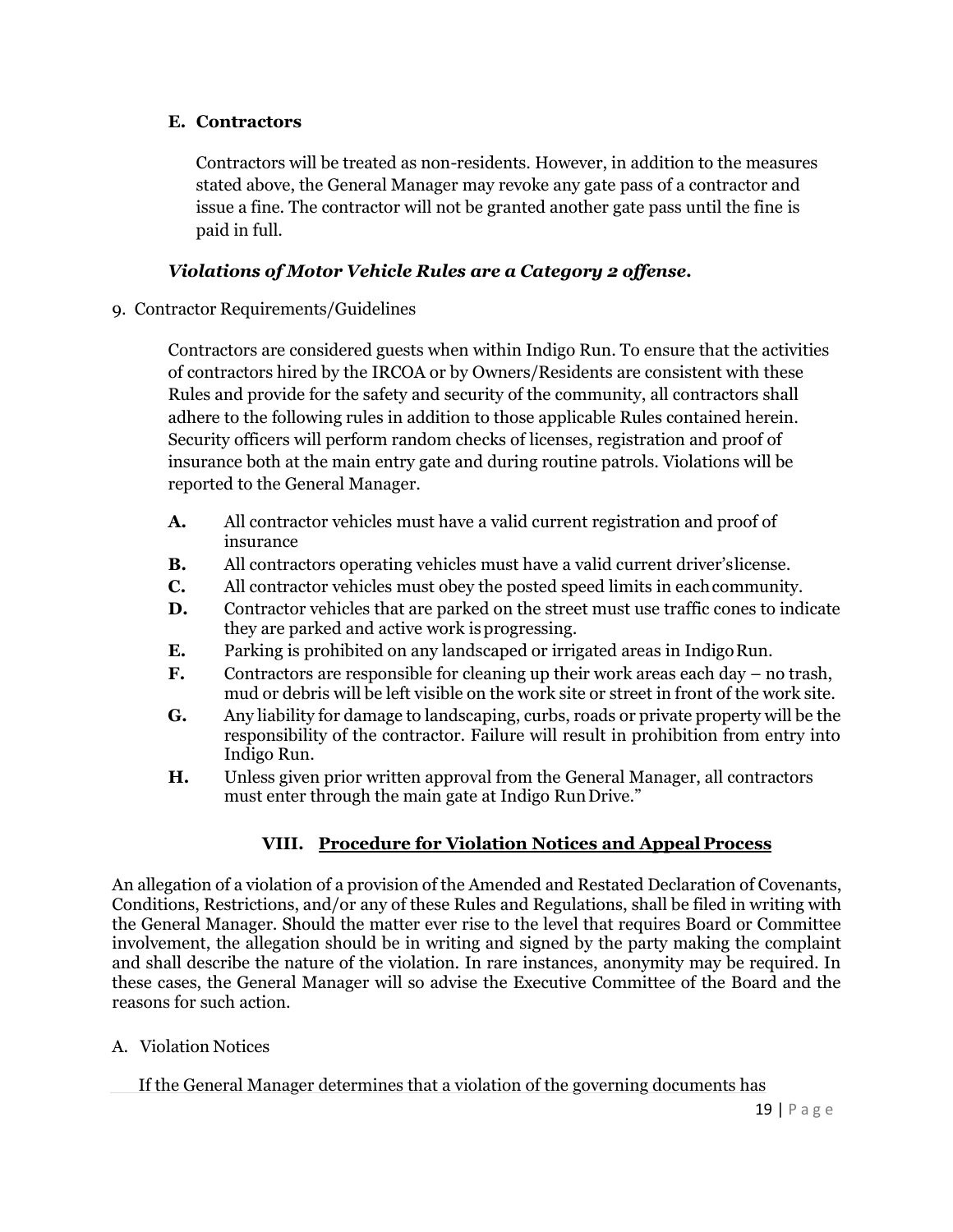occurred, he/she will attempt to contact the alleged violator by one or any number of the following methods: person-to-person visit, telephone or email. The General Manager shall attempt an amicable disposition of the matter satisfactory to the IRCOA and the Resident or contractor. If the parties cannot resolve the matter amicably, or if contact is unsuccessful within (10) business days, the General Manager shall send a Courtesy Letter via U.S. mail and email addresses on file with the IRCOA, advising the Resident or contractor of the violation and the action necessary by the Resident or contractor to cure the violation. The letter shall provide for a period of up to thirty (30) calendar days for the Resident or contractor to cure the violation. If the violation is not cured within the prescribed time, a Notice of Violation and Fine letter shall be sent by certified/return receipt mail and email to the mailing address and email address on file with the IRCOA. A fine may be imposed on the Owner or the contractor. Additionally, the contractor may be prohibited from entering Indigo Run.

If the General Manager determines that any hazardous, risky or dangerous violation of any Activity or Motor Vehicle Rules has occurred, the General Manager will issue an immediate Notice of Violation and Fine letter which shall be sent by certified/return receipt mail and email to the mailing address and email address on file with the IRCOA.

The letter shall state that the Owner may appeal the decision of the General Manager, a hearing date, convening time and place, and shall include the appeal procedure as stated in Section E below.

- B. Alleged Subsequent Violations
	- 1. Property Rights, Property Maintenance, Architectural/Improvement or Use Restriction Rules:

A second or third alleged violation of any of these Rules within ninety (90) days of a notice of violation, or alleged violations of the same Rule within twenty-four (24) months will be issued a notice of violation and progressive fine, and for a Contractor, immediate prohibition from entry into Indigo Run.

2. Activity Rules and Motor Vehicle Violations:

Alleged Activity Rule or Motor Vehicle Violations will result in an immediate issuance of a Notice of Violation and Fine, and any second or third alleged violation within twenty-four (24) months will result in a Notice of Violation and progressive fine.

- C. A fourth or subsequent alleged Rule violation by the same Owner within twenty-four (24) months will result in a mandatory hearing before the Governance Committee and may result in suspended IRCOA privileges. The Governance Committee will recommend the appropriate fines and disciplinary measures to the IRCOA Board of Directors.
- D. Failure to correct the violation and pay any fines, costs or fees (including attorney fees incurred in any enforcement efforts) will result in additional and progressive fines, and may include suspension of voting, guest access, use rights, including applications for architectural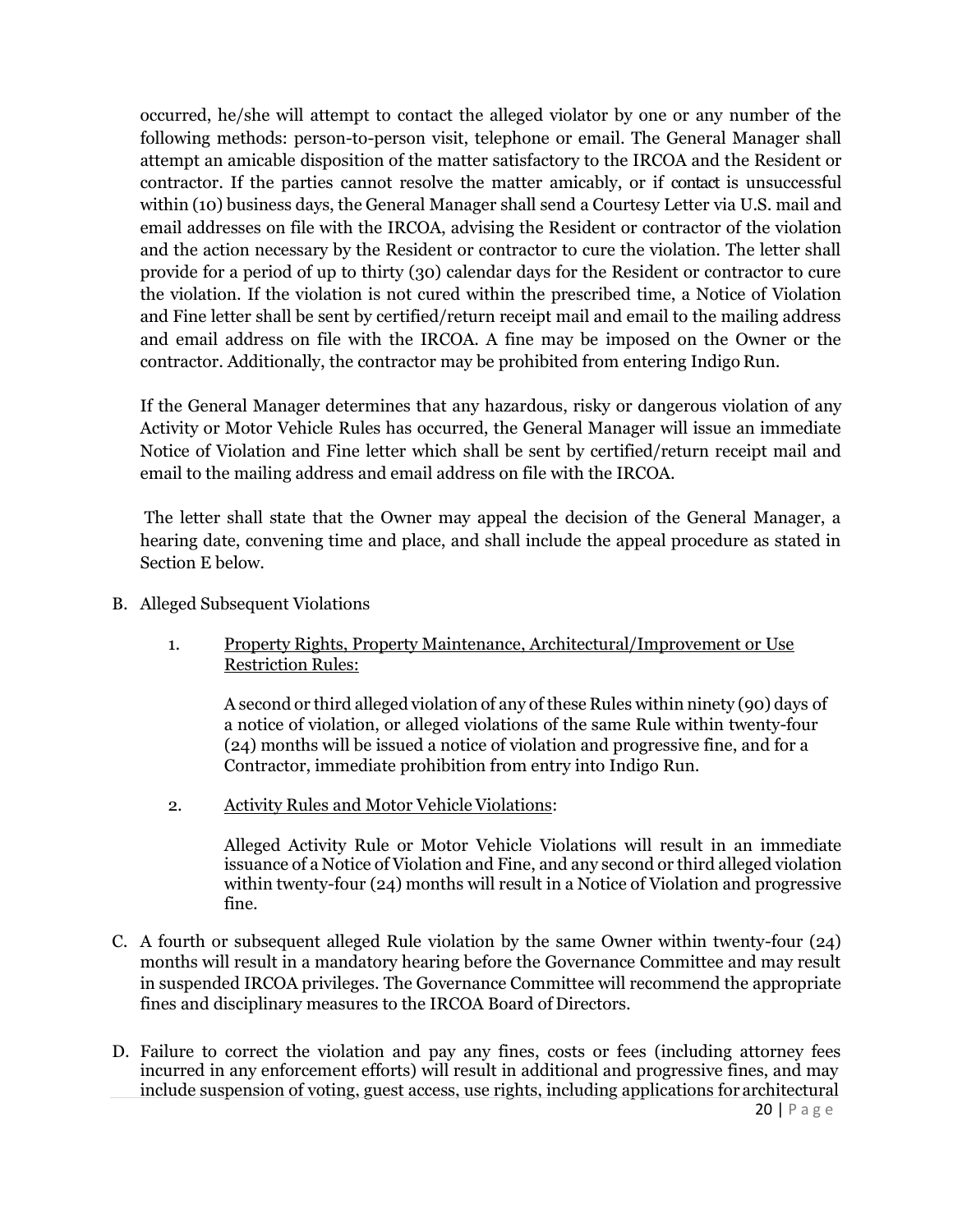improvements to the Architectural Review Board. Applications for ARB approval will be deemed incomplete and denied, pending payment of the aforementioned costs. An exception will be granted if an ARB approval is necessary to cure a violation. Lastly, failure to correct the violation(s) and pay any fines, costs, or fees (including attorney fees incurred in any enforcement efforts) after notice by IRCOA may also result in the IRCOA filing a legal suit that will include cause of action for breach of contract, foreclosure of any lien placed on the property by IRCOA and an action to enjoin/specific performance to order the owner to complete the repairs/maintenance.

#### E. Appeal Process

- 1. A hearing date, convening time and place will be established on the Notice of Violation and Fine for all parties involved to present any statements, evidence or witnesses in their behalf. Upon receipt of the Notice of Violation letter from the General Manager, either by acknowledgement of the email or return receipt from the US Postal Service, the Owner must give written notice to the General Manager of his/her intent to attend the hearing no later than ten (10) days prior to the date set forth for the hearing date as set forth in the Notice of Violation and Fine. This is to ensure that witnesses and exhibits will be available. The notification shall state the grounds for the appeal, the name, address and phone number of the Owner making the appeal. Failure to provide this notification is a waiver of the Owner's right to a hearing and the Notice of Violation and Fine shall be deemed upheld. Paying the fine that may be assessed and correcting the violation may be considered a waiver of the right to a hearing. In the event the Owner is unable to attend the hearing, the Owner may submit a written response to the Notice of Violation and Fine, which will be considered by the Governance Committee at the hearing to be held in Executive Session. The Committee's ruling shall be in writing and be part of the minutes of the hearing. The Committee shall notify the Owner by certified mail of the decision and, if necessary, the time to cure the violation and the fines and sanctions if the violation is not cured.
- 2. If the Governance Committee upholds the determination of the General Manager, the Owner shall have the right to appeal to the IRCOA Board of Directors. The request to appeal must be filed in writing with the Board within ten (10) business days of receipt of the determination by the Governance Committee. Such receipt date shall be determined by email acknowledgement or the return receipt date of the certified mail decision letter. The matter will then be placed on the next regular Board of Directors regular meeting agenda for consideration if any of the following conditions exist:
- The circumstances that brought the finding of a violation has been cured (as determined by inspection by the IRCOA)
- New evidence is brought to light not heard by the Governance Committee
- The Governance Committee review was improper under the governing documents
- There were circumstances not known to the IRCOA whereby the Owner did not request a hearing
- 3. If the conditions as stated in E. 2 are met, the Board of Directors shall notify the Owner of the date, time and location of the Board meeting to be held in Executive